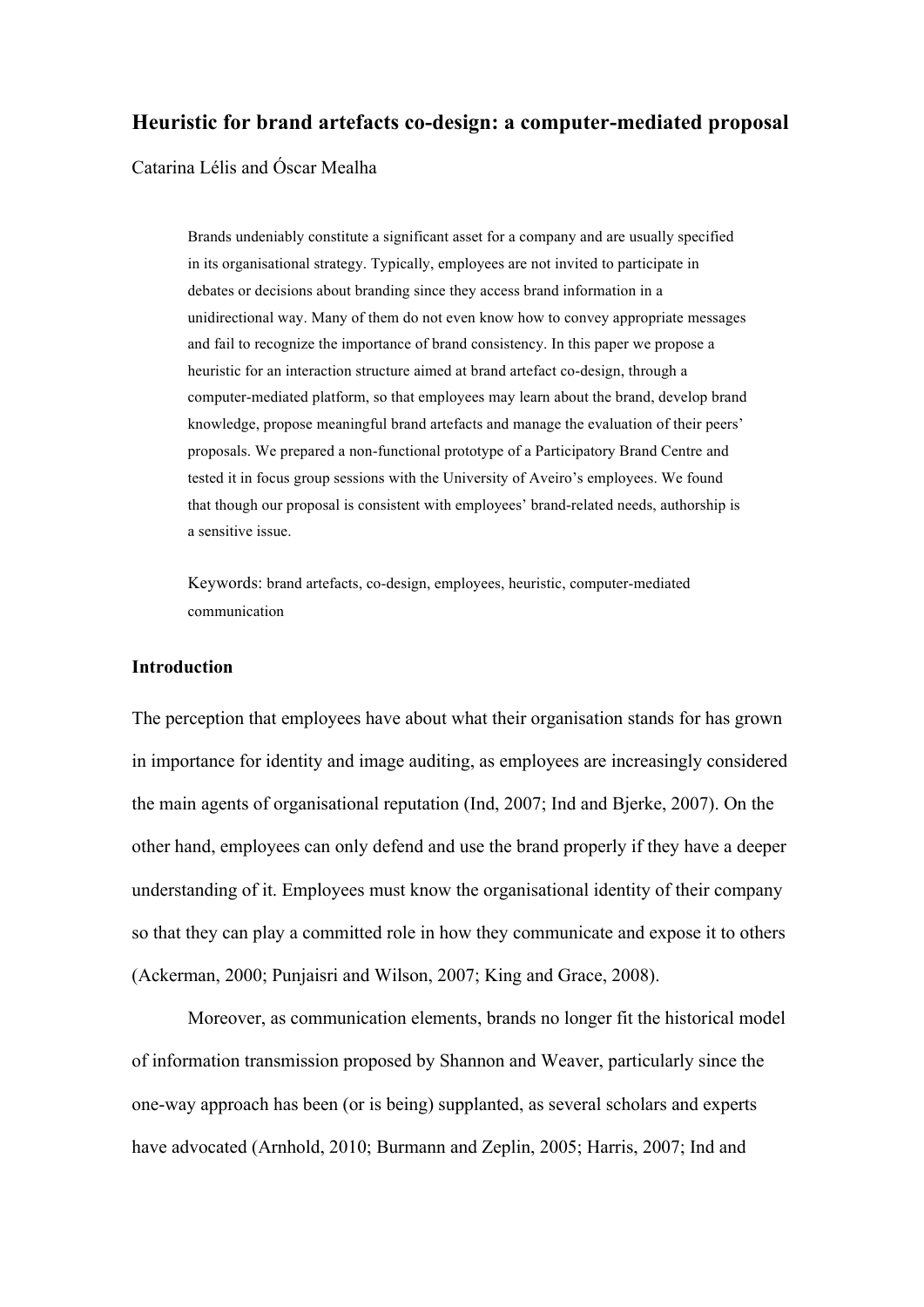Bjerke, 2007; Merz, He and Vargo, 2009; Neumeier, 2006; Schultz and Hatch, 2006). Such re-orientation requires a new kind of organisational philosophy, which must be established and assimilated by everyone within the organisation: aside from the fact that all human resources should be minimally familiar with the brand identity, they should also realise that their participation in the brand leads to the co-creation and conversion of existing knowledge, and may potentially represent added value, through meaningful contributions — which may emerge from experiencing brand artefacts and engagement in internal branding activities (Ind, 2007).

We argue that brand identity and brand experience should be relevant subjects for all employees, who should access brand information and externalise their brand knowledge to convey appropriate messages and to use the brand in a consistent way.

In this paper we propose a *Ba* for brand artefact co-design and a heuristic for brand experience and co-creation of brand artefacts, with preliminary assumptions based on a thorough literature review and confirmed in focus groups conducted at the University of Aveiro, which recently had its brand design changed, leading to inconsistencies in the application and use of the brand.

#### **Literature review**

In their seminal work, Nonaka and Takeuchi (1995) propose two kinds of knowledge (explicit and tacit) and advocate knowledge as a critical success factor for organisations. The main purpose of knowledge management is to encode and convert individual knowledge into organisational assets, as elements of the organisational identity that can be shared with other individuals, who may, in turn, work on and modify them (idem).

However, within organisations, the idea of knowledge sharing and ownership is not that simple. Jarvenpaa and Staples (2001) explain that individuals only share their knowledge with workmates when they consider that knowledge to be the property of the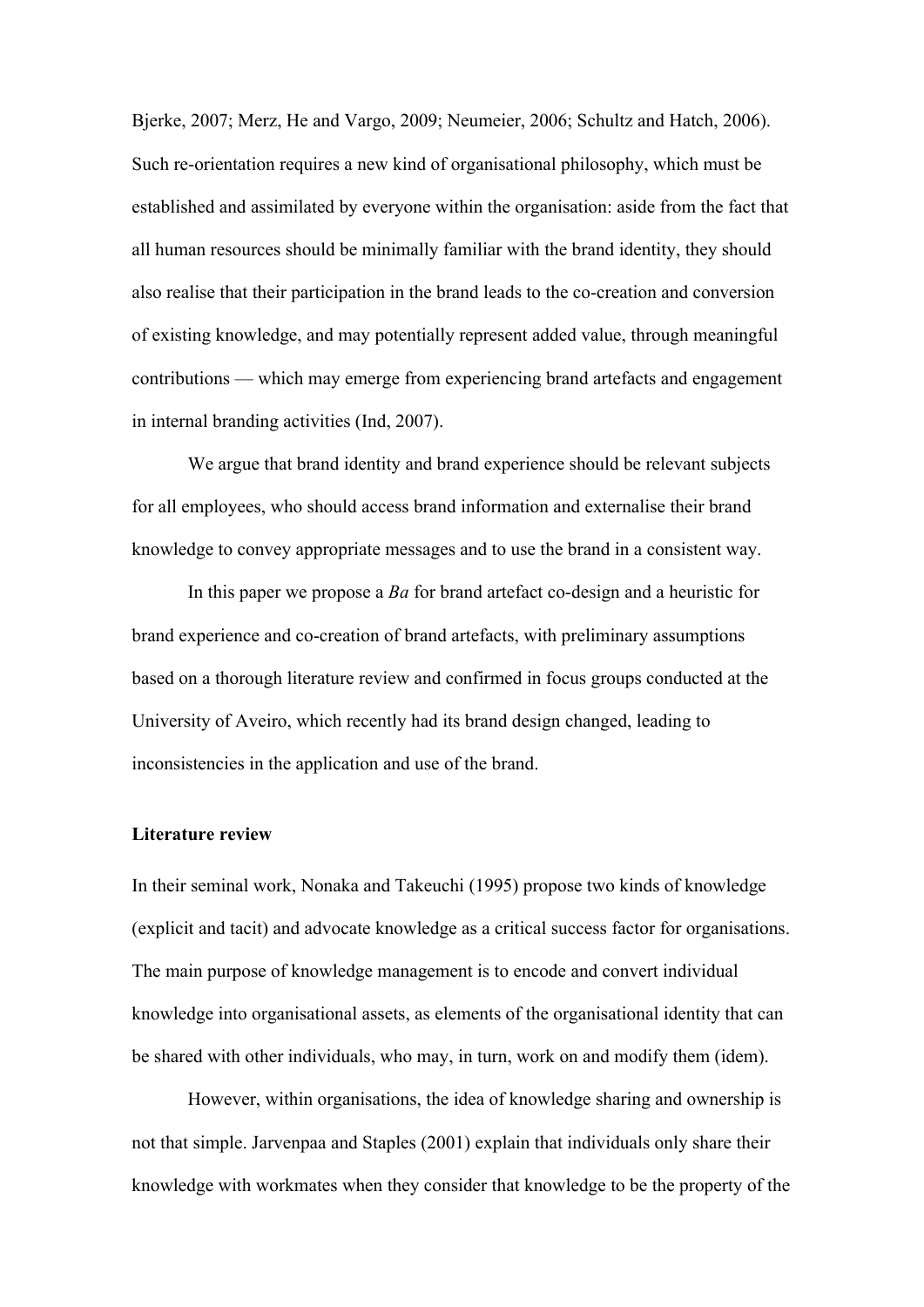whole organisation, i.e. collective knowledge that can be applied in collaborative activities and, thus, necessarily shared. The domain of a social identity affecting the whole organisation seems to bring with it clear benefits for knowledge integration. Therefore, identity is something inherited, generated by the continuous accumulation and renewal of knowledge. A properly managed identity system would be the first step towards the creation, conversion and transfer of brand knowledge, embodied in identity artefacts of varying tangibility (Masino and Zamarian, 2003; Moingeon and Ramanantsoa, 1997; Morgan, 2006; Rafaeli and Pratt, 2006; Schein, 2010; Schultz, Hatch and Ciccolella, 2006; Vilnai-Yavetz and Rafaeli, 2006) and, consequently, of varying explicitness. Organisational artefacts, which are identity vehicles, are likely to communicate identity more effectively to internal audiences, allowing all employees to collectively assume that identity. Thus, organisational identity is strengthened by the conversion and integration of collective knowledge. Such is also the case with brand identity. Brand identity consists of a set of tangible and intangible organisational artefacts, symbolic, functional and aesthetic products (Vilnai-Yavetz and Rafaeli, 2006) that are conceptualized and implemented in order to explain organisational methods, behaviours and routines. They are essential to brand design activities.

## *Employee participation*

Involving employees in activities whereby they participate in joint decision-making situations that Buur (2013) describes, applied to business issues — allows them to be innovative and consolidate the information shared, as well as experience the brand (which is useful for their own brand alignment). Under these circumstances, employees get a better appraisal of their role and commit to the brand promise, which they must represent and assume (Chong, 2007), enabling them to perform actions that will enrich the brand (McEnally and De Chernatony, 1999). Indeed, brand knowledge is a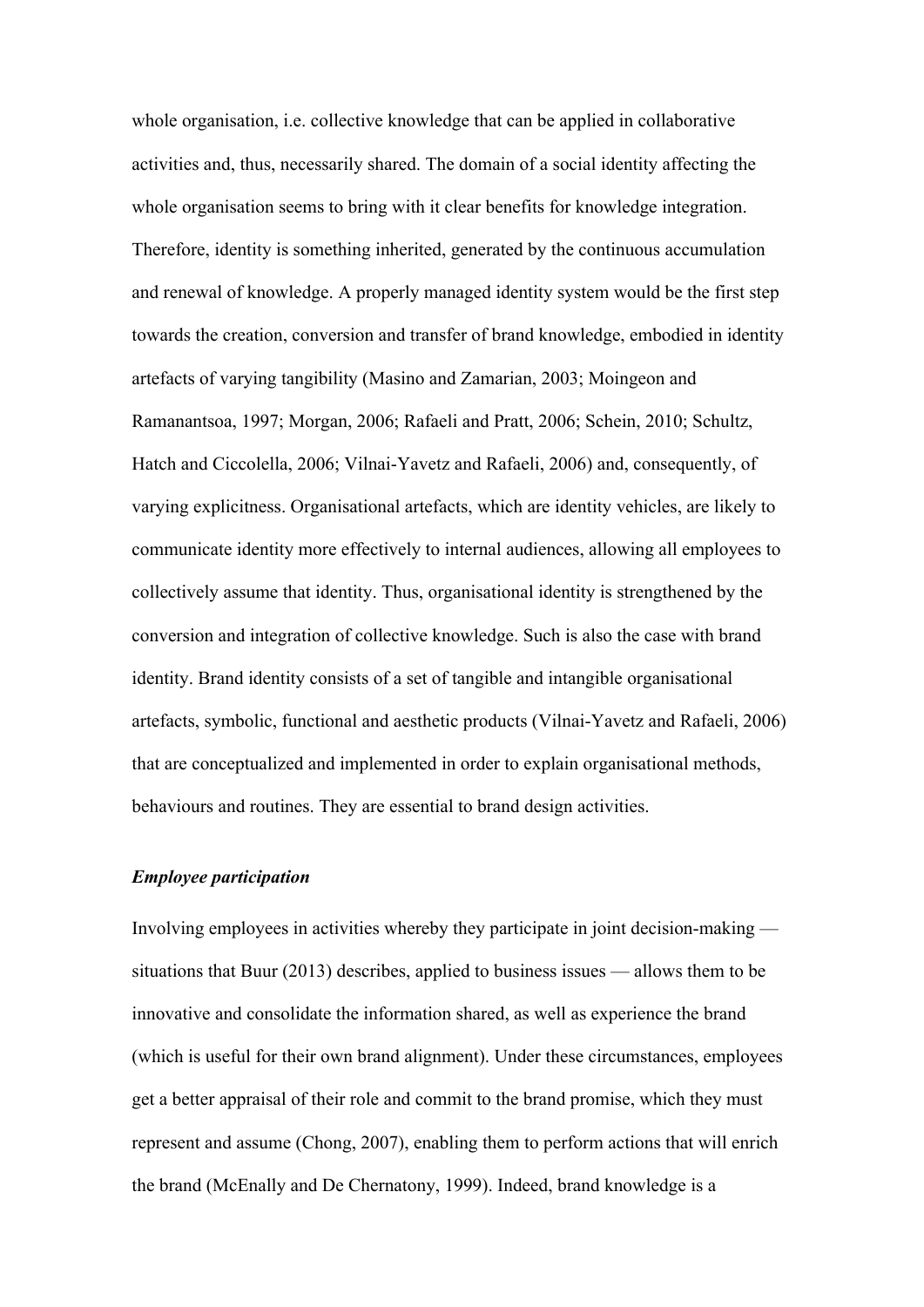significant factor in employees' participation in internal branding activities (Mangold and Miles, 2007), particularly when they are expected to co-design, in an act of collective creativity (Sanders and Stappers, 2008).

Schultz, Hatch and Ciccolella (2006) advocate the importance of giving employees the opportunity to explore, experience and use organisational and brand artefacts, thus allowing them to process and enhance the meanings of these artefacts and eventually produce co-designed contributions with different and new meanings. Furthermore, Thorpe and Gamman clearly state that 'Designers do not have the control over resources that would allow them to set and fulfil their own agendas; hence they routinely deliver design that serves the interests of the market over those of society: shareholders over stakeholders' (2011, 220). Accordingly, Feast (2012) argues that designers should exploit and take avail of the knowledge of different stakeholders in order to develop a broader and shared knowledge, enabling organisations to become better prepared at dealing with society's wicked-problems.

Academics and practitioners also welcome this participatory design focus: designer Marty Neumeier's perspective is that brands are inherently flexible so they should be considered as constantly evolving. He welcomes interventions from nonspecialised individuals, provided a brand's most basic and explicit design attributes are not lost nor violated (2006). Fischer and Scharff (2000) discuss the relevance of engaging workers in design activities through meta-design approaches. Fischer (2007) states that meta-design's basic assumption is that not every possible use and problem can be fully anticipated at the moment of conception and creation (*design time*). Only after implementation (*use time*) can users discover mismatches between their needs and what the artefact actually provides. Thus, meta-design overcomes this limitation by allowing users to contribute towards the functionalities, meanings and contents of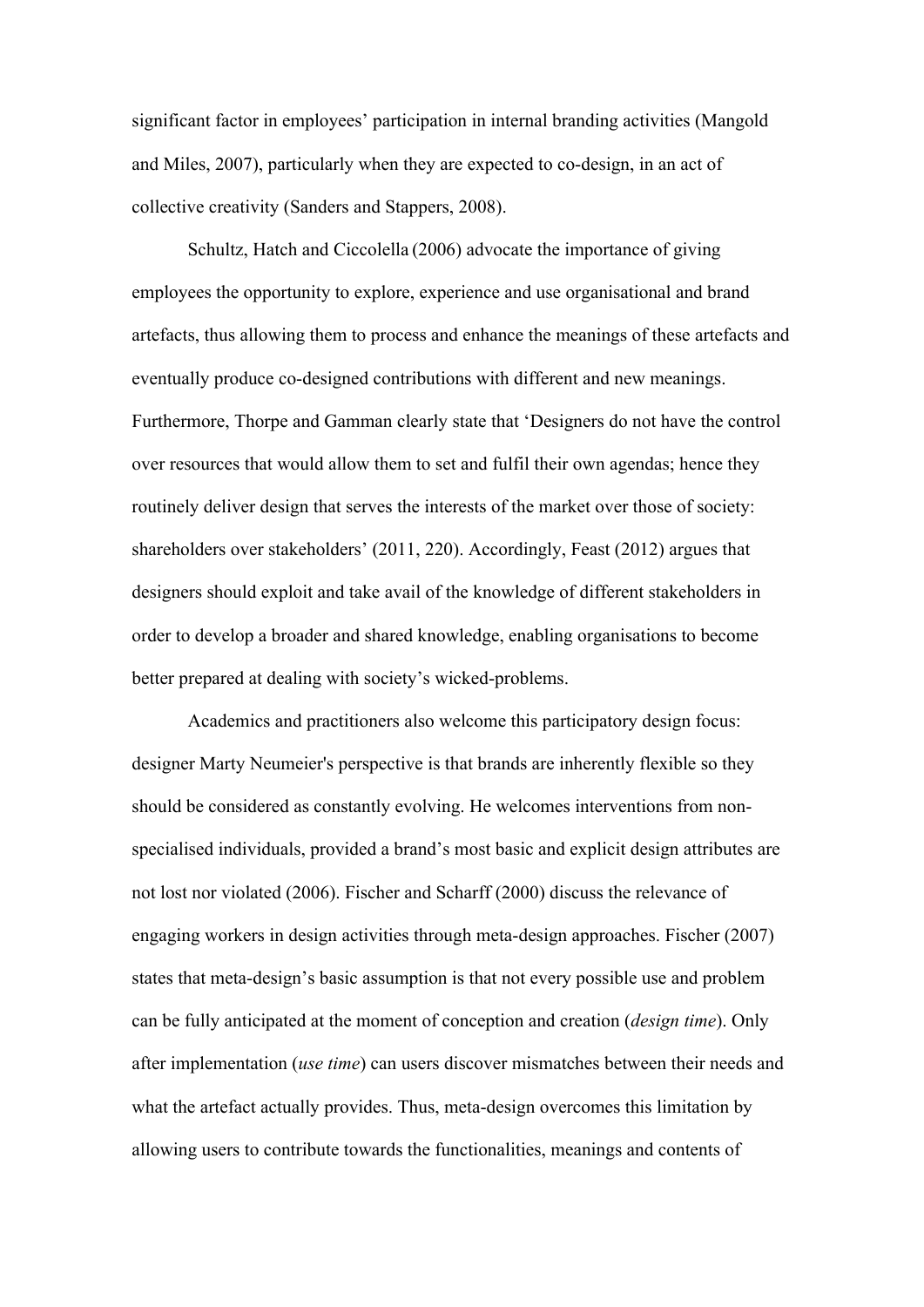systems, which are set to remain in a state of constant development because they cannot be defined, once and forever, in design time (Bjögvinsson, Ehn and Hillgren, 2012).

So it is, again, with brands. Therefore, organisations should make available appropriate infrastructures to facilitate brand co-design and the co-creation of brand knowledge.

### *A Ba for brand artefacts co-design*

*Ba* is a Japanese term that represents a context in which 1) it is possible to openly interpret and assign meanings to information; 2) individuals can reflect on their own and others' experiences and 3) new knowledge is subsequently created. Ikujiro Nonaka adapted this concept within the management framework to be conceived as a "space" for sharing and for the creation of knowledge, which can occur individually, at informal meetings, in moments of team-work, in classrooms, in emails circulating via multiple entities, or even through contact with customers or other stakeholders, in a given organisational context. It can be physical, virtual, mental or any combination of the above (Nonaka and Konno, 2005). According to these authors, to participate in a *Ba*, individuals must overcome their own limited perspectives and physical boundaries, so that they can be effectively creative.

Sharp™ created a *Ba* to accumulate a customer knowledge-base which allows project teams to develop new product concepts and proposals. In addition, by managing several *Ba* in their stores, and by continuously building and testing hypotheses, 7- Eleven Japan™ successfully creates knowledge: local store employees accumulate tacit knowledge and market feelings (which they cannot explain easily) about customer needs through long-term experiences in dealing with them. Such knowledge becomes explicit when these employees, even part-time workers, are given the responsibility to order products based on their insights (Nonaka, Konno and Toyama, 2001).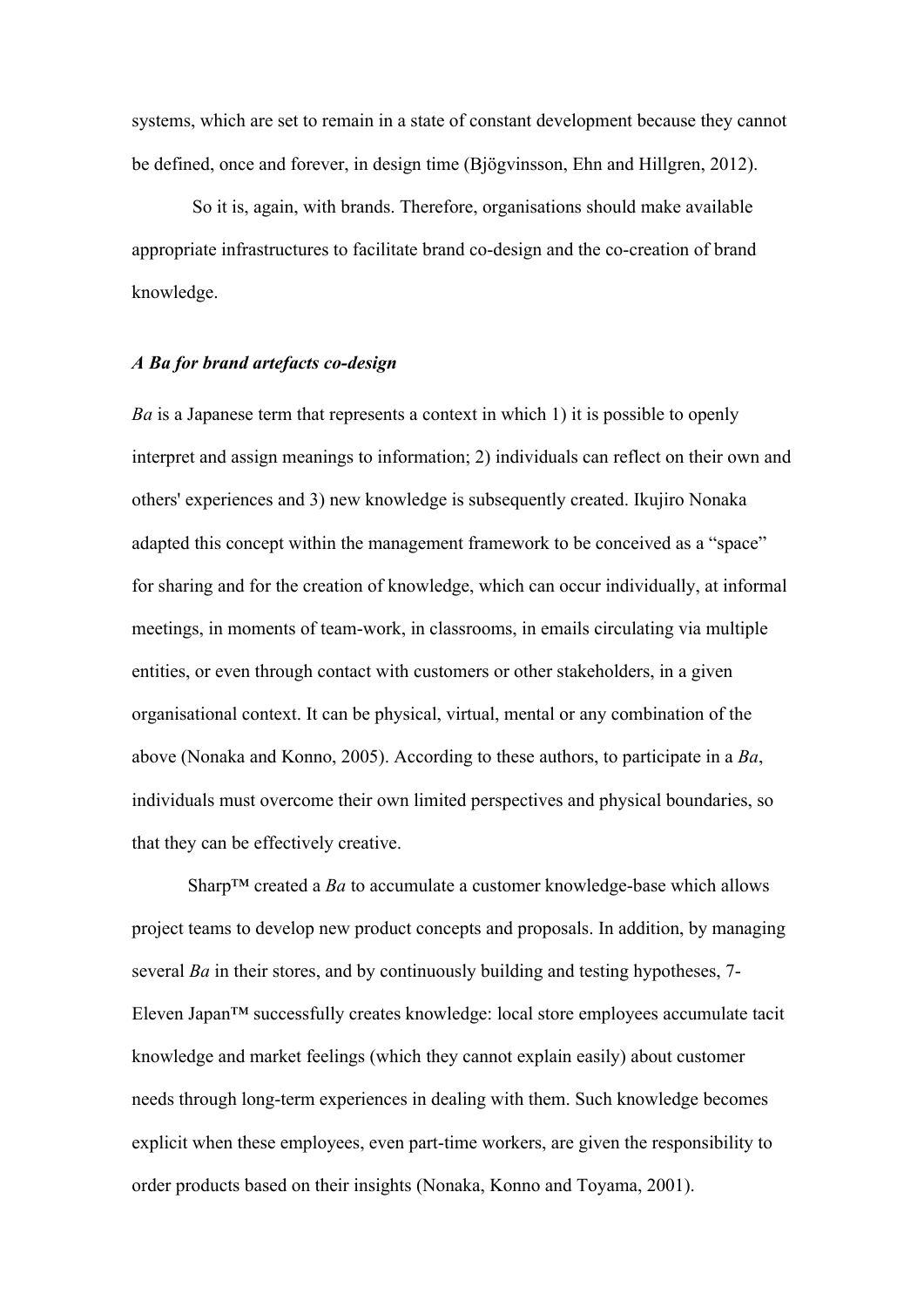Furthermore, according to meta-design assumptions, a *Ba* should be flexible and scalable, adapting as participants learn. It is also possible and desirable to take the Web (with its social positioning) as a primordial means of communication, as it allows the expansion of creativity, both individual and collective, decentralising the co-design process (Fischer, 2007).

Neto & Choo (2010) suggest that the use of information and communication technologies (ICT) can increase the scale and reach of knowledge creation across an organisation and the efficiency of how that knowledge is shared and accessed by employees. All computer-mediated communication (CMC) activities that capture, store and provide efficient access to knowledge (Alavi and Leidner, 2001; Tee, 2005) are defined by their interactive context, which allows the sharing of beliefs and the expression of new ideas. In a recent study of communication within collective innovation communities, Paulini, Murty and Maher (2013, 90) highlight that 'When individuals from a diversity of backgrounds become involved in online innovation, their collective focus can be used to address complex problems that benefit from multiple perspectives'.

Therefore, a *Ba* enables the accumulation of knowledge resources and assets (information) such that they may be integrated in a cyclical, interactive and ecological manner. We believe that a *Ba* for brand artefact co-design should be based on three fundamental criteria:

- Individual or collective/shared brand-related learning experiences;
- Opportunities for participation and for creative and sustainable brand exploration;
- Employees are allowed to perform additional roles, beyond those usually assigned by labour contracts.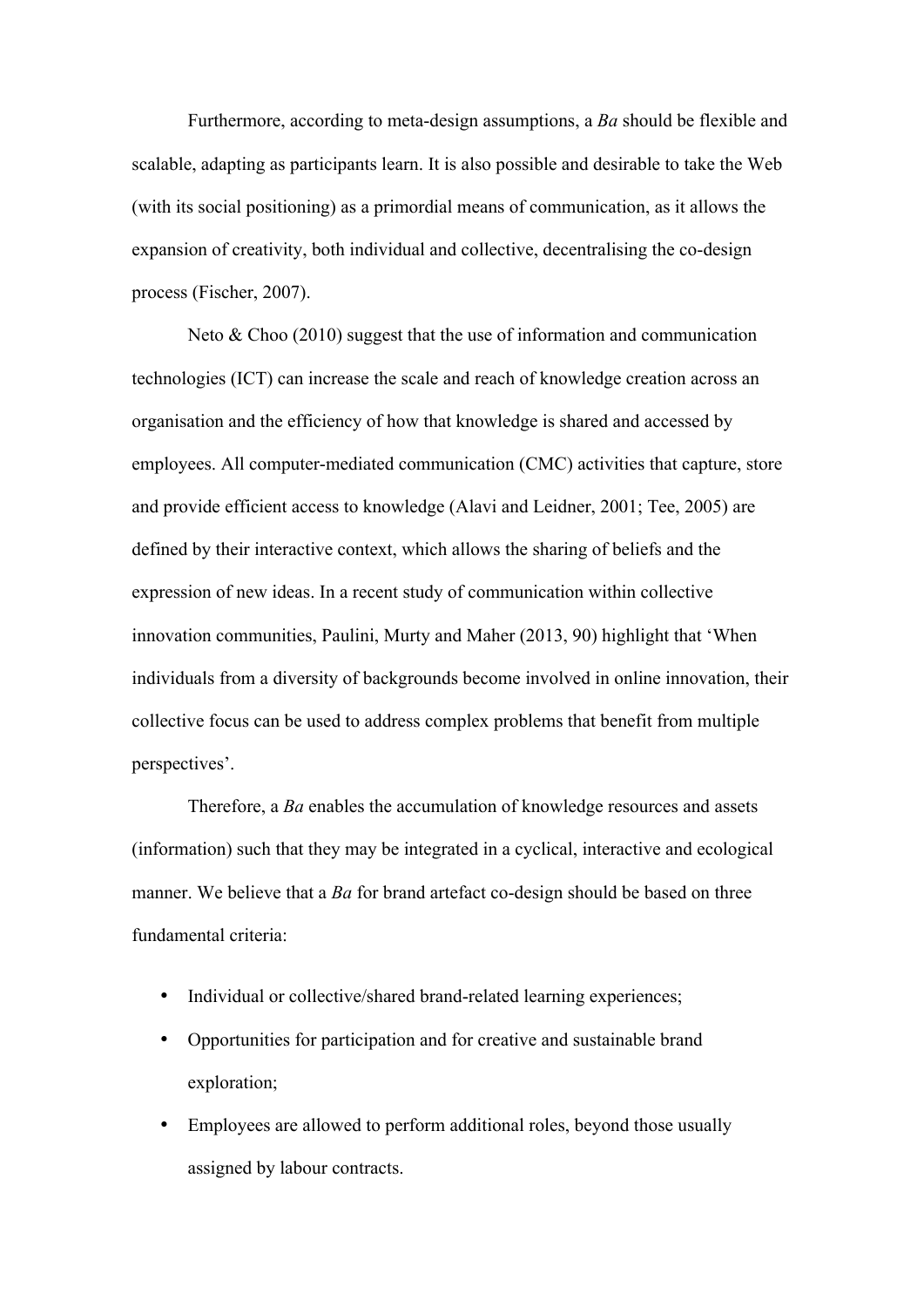The *Ba* used in this research is essentially supported by an online community, open to the overall workforce, in which power, control, creativity and responsibility are distributed. Thus, our research question is: 'What structure should support a *Ba* for brand artefact co-design?'

# **Proposal for an interaction structure**

We believe that a *Ba* for brand artefact co-design should be governed by three domains of interaction (Figure 1):

- *Mentoring* towards brand knowledge;
- *Co-design and Transfer* (C&T) of brand artefacts;
- *Evaluation* of brand artefacts.





In these domains the user can manage brand information in either or both of the following two ways: 1) sequentially, beginning with Mentoring, which should provide conditions for C&T, and in turn allows the user to evaluate; 2) in a non-sequential or irregular manner, so that the user can choose how to experience the brand (Figure 2).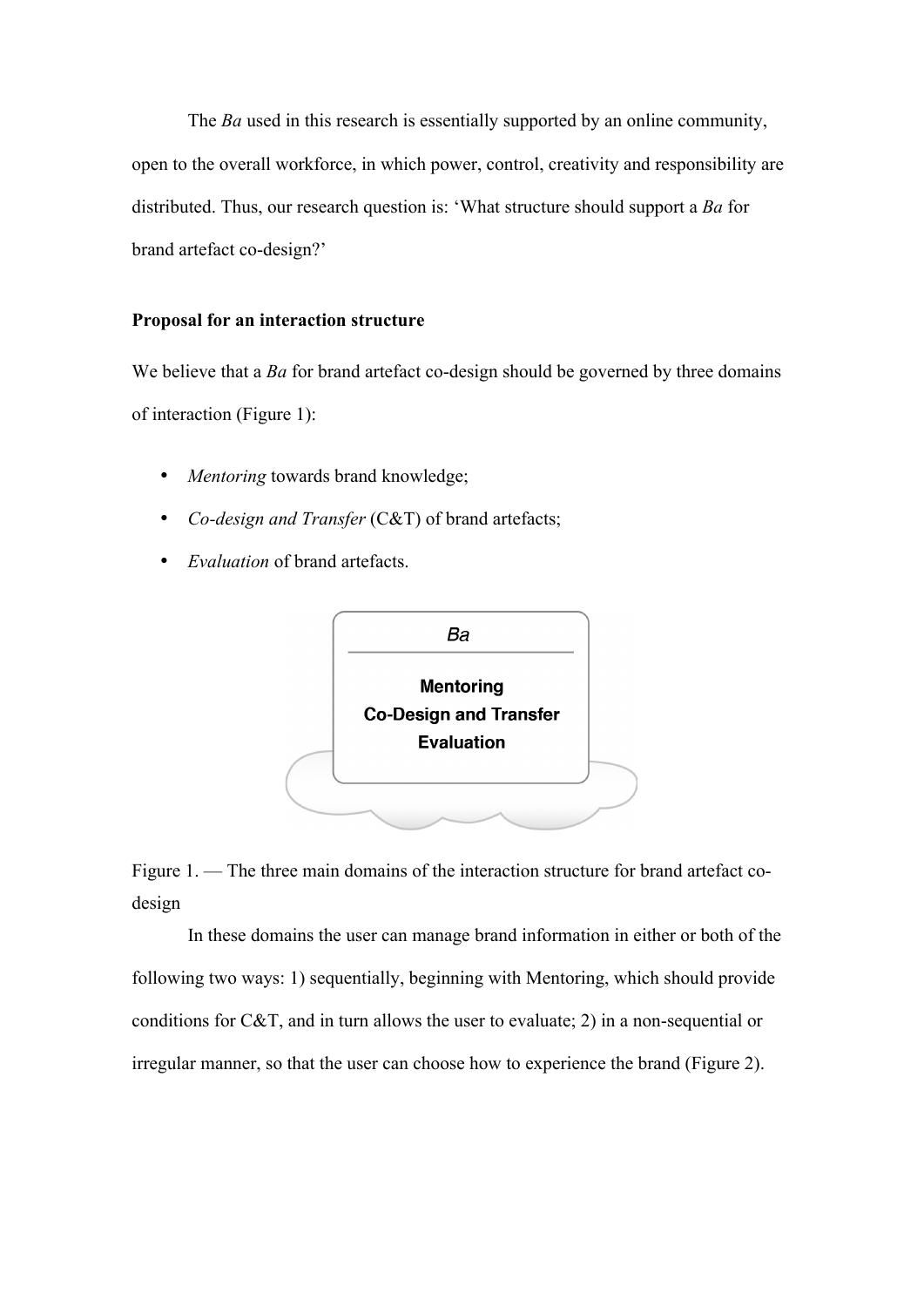

Figure 2. — The iterative structure of the *Ba* for brand artefact co-design

Indeed, it is the combination of these two approaches that defines the 'eternally mutant' principle, which characterises artefacts built under co-design, involving the participation of many individuals, over diverse and differentiated interventions, during *design time* and *use time*.

#### *Mentoring towards brand knowledge*

Besides their own overall understanding of the brand and what it stands for, it is essential that all participants 1) have access to basic information about the strategy underlying the brand; 2) understand the brand design standards and 3) are endowed with sufficient visual literacy to be able to represent their own ideas and interpretations of the brand, without damaging it. It is, therefore, a process of orientation of brand knowledge, which involves observation and retention of information, but above all, trial and error, especially when converting tacit into explicit knowledge. In short, it is about a learning process, since 'learning is a participatory process that involves doing, becoming and belonging, not simply acquiring' (Barab *et al.*, 2001, 76).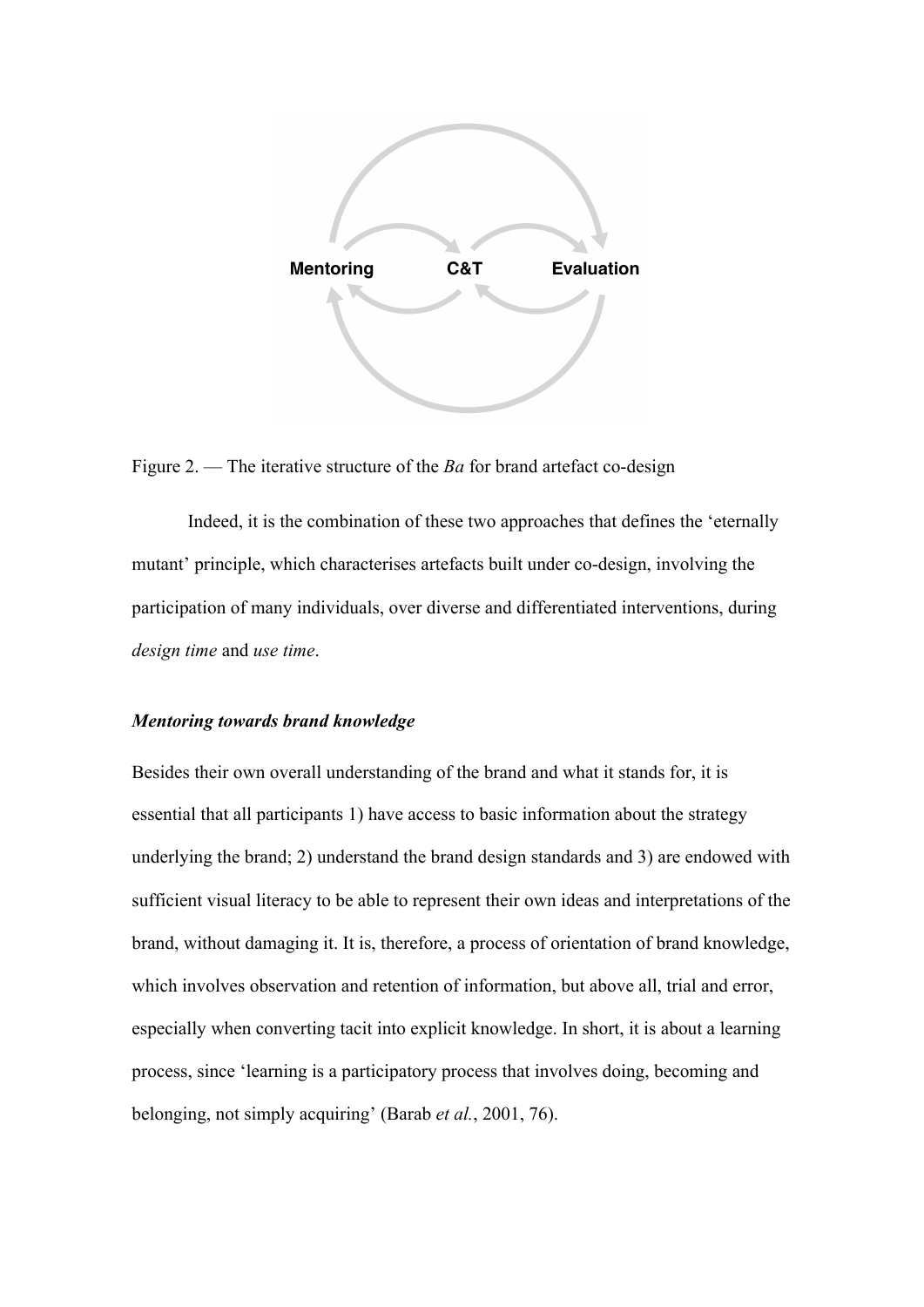Fischer (2009) proposes that both educational and labour environments should be reconceptualised, becoming spaces in which individuals are both contributors and learners and wherein peer-to-peer learning is supported by fellows who do not see themselves as teachers, but as mentors/facilitators. Such new learning models are strongly associated with the use of ICT, which minimise learning efforts and ensure better access to resources and to a larger number of interactions (McLoughlin and Lee, 2007). In this light, interactions have a crucial and decisive role in learning and knowledge development.

Learning the brand is thus more related to a process of connecting than of acquisition and, should consequently be oriented along these lines. Such guidance can be provided by individuals (who may be specialised peers or outsourced professionals performing the role of mentors, such as designers) or mediated by CMC systems, endowed with algorithmic capacities, appropriate for this purpose. However, as proposed by Punjaisri and Wilson (2007), who identify learning programs and ICT as the main mechanisms used in internal branding activities, guidance can also be provided by these two agents combined — mentors supported by CMC systems — which, in the present research context, we consider the preferred scenario.

We advocate that when learning and communication processes are computermediated, individuals foster a better understanding of the community in which they participate, influenced by the interactions they experience and by their own interpretation of such interactions. Therefore, we suggest that it is essential to provide the tools best suited to such exchanges, so as to enable the co-creation and management of brand knowledge (Lélis and Mealha, 2012, 2013, 2014).

## *Co-Design and Transfer (C&T) of brand artefacts*

Considering that the main goal of meta-design is to allow anyone to act as a designer,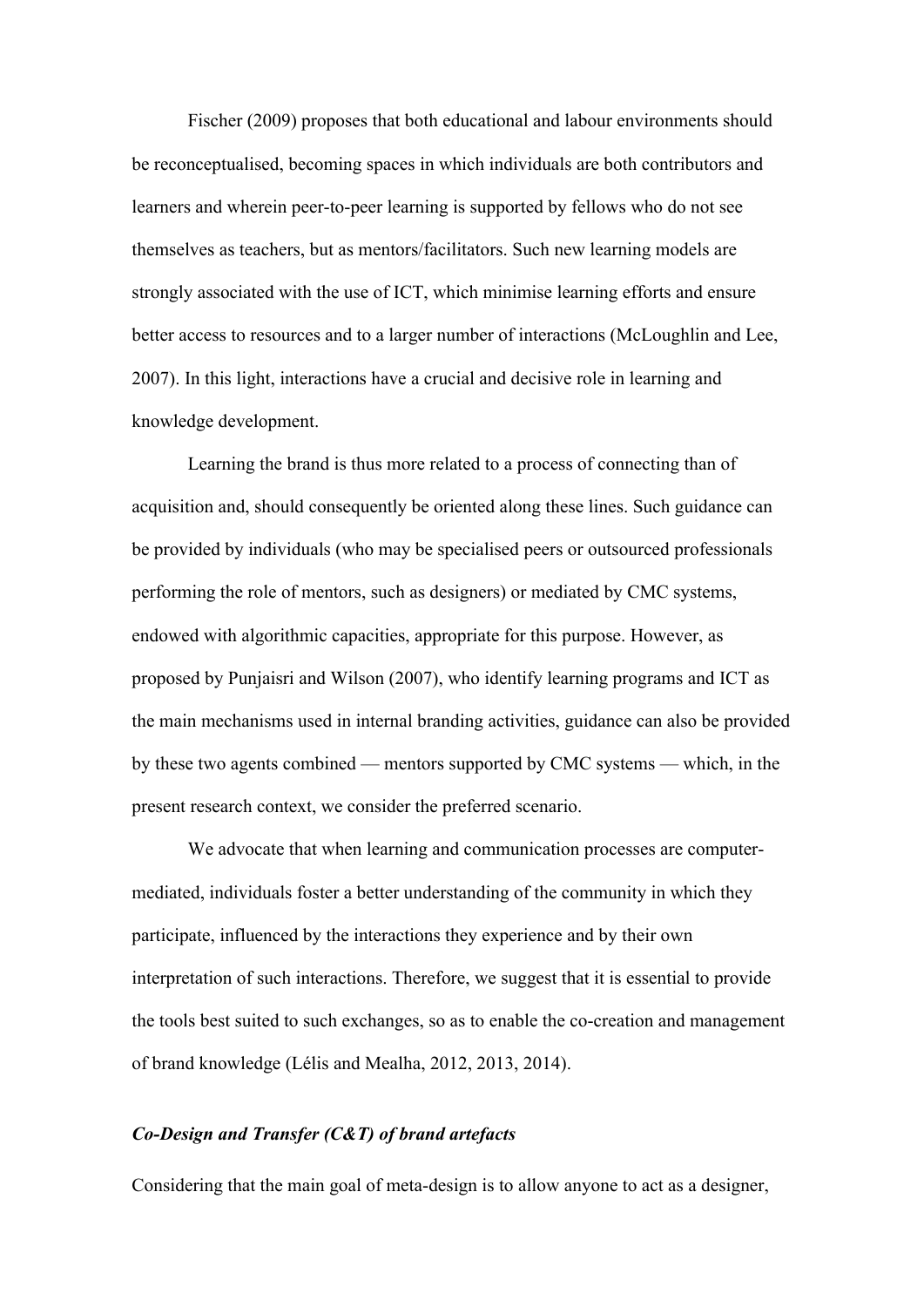human resources should, in the appropriate circumstances, be given the opportunity to freely experience brand artefacts in situations relevant to themselves. In addition, they should participate in activities aimed at co-designing brand artefacts, where appropriation and gamification are key skills. According to Jenkins (2009), appropriation is the ability to extract content from a given context and to recontextualise it again, giving it new meanings. Gamification is widely recognized as a way of motivating individuals to learn different contents from those they regularly deal with; it is also a means of exploring and processing not only knowledge but also decision-making (Zichermann and Cunningham, 2011). Accordingly, two of the purposes of design games identified by Vaajakallio and Mattelmäki (2014, 64) are of particular relevance to our *Ba* proposal: 1) 'empowering (…) people who are not traditionally part of design processes but are influenced by design: to provide hands-on tools for establishing a common language between designers and users and to involve users in discussions on existing and future alternatives' and 2) for the engagement of 'diverse stakeholders in expressing, negotiating and generating a shared understanding of users, use contexts and technology in early concept design' (idem).

The meaning of a brand is produced by those who intellectually, emotionally and aesthetically engage with brand-related artefacts, words or events, so that these explicit symbols represent tacit knowledge — ideas, feelings or experiences (Hatch, 2007). Ind (2007) states that one of the benefits of involving employees in defining the brand and its artefacts is that it is highly likely that such an experiential process will become a cathartic one, as it encourages them to reflect on the nature of the brand, to understand its attributes and assess the whole range of meanings arising from the contributions of all.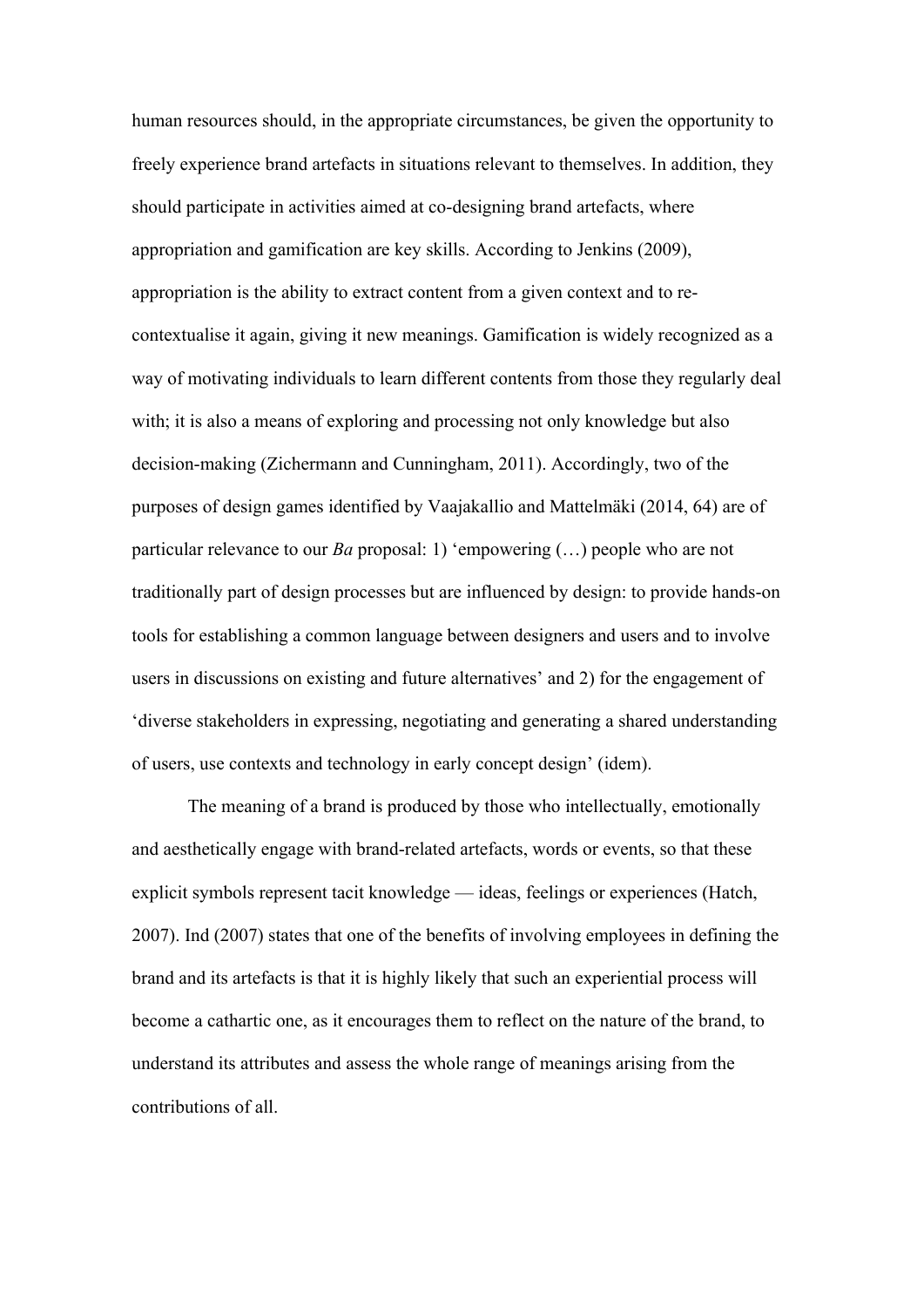We can conceive the design and subsequent sharing of brand artefacts by adopting these same assumptions (Lélis and Mealha, 2012, 2013, 2014). Thus, the brand 'code' becomes accessible to every employee through a framework that withdraws brand design from the traditional and closed perspective in which 'a corporation produces a brand's physical embodiment, exclusively narrates the brand's text, unilaterally directs the brand experience, and broadcasts the brand's meaning' (Pitt *et al.,* 2006, 119) to a diametrically opposed and open perspective, in which individuals perform as co-designers.

### *Evaluation of brand artefacts*

The validity and conformity of these contributions within a CMC platform are evaluated at several moments.

The first moment will be supported and mediated by the CMC system so that it can occur synchronously. It is assumed that participants will strive to make their ideas clear and will seek to represent them using a common and explicit code to express all essential brand values and their physical characteristics, being encouraged (but not enforced) to comply with the rules regulating the brand. The CMC platform should thus help participants to experience the brand, while acknowledging these precise norms and guidelines.

The second moment of evaluation takes place among the community as a whole, wherein the group of participants must collectively be given an opportunity to comment on their peers' contributions, providing relatively quick feedback. Simple voting scales also allow employees to easily criticise and classify the brand artefacts that others have created (taking into consideration overall brand appreciation). The aggregation of brand-related information and individual tacit brand knowledge facilitates the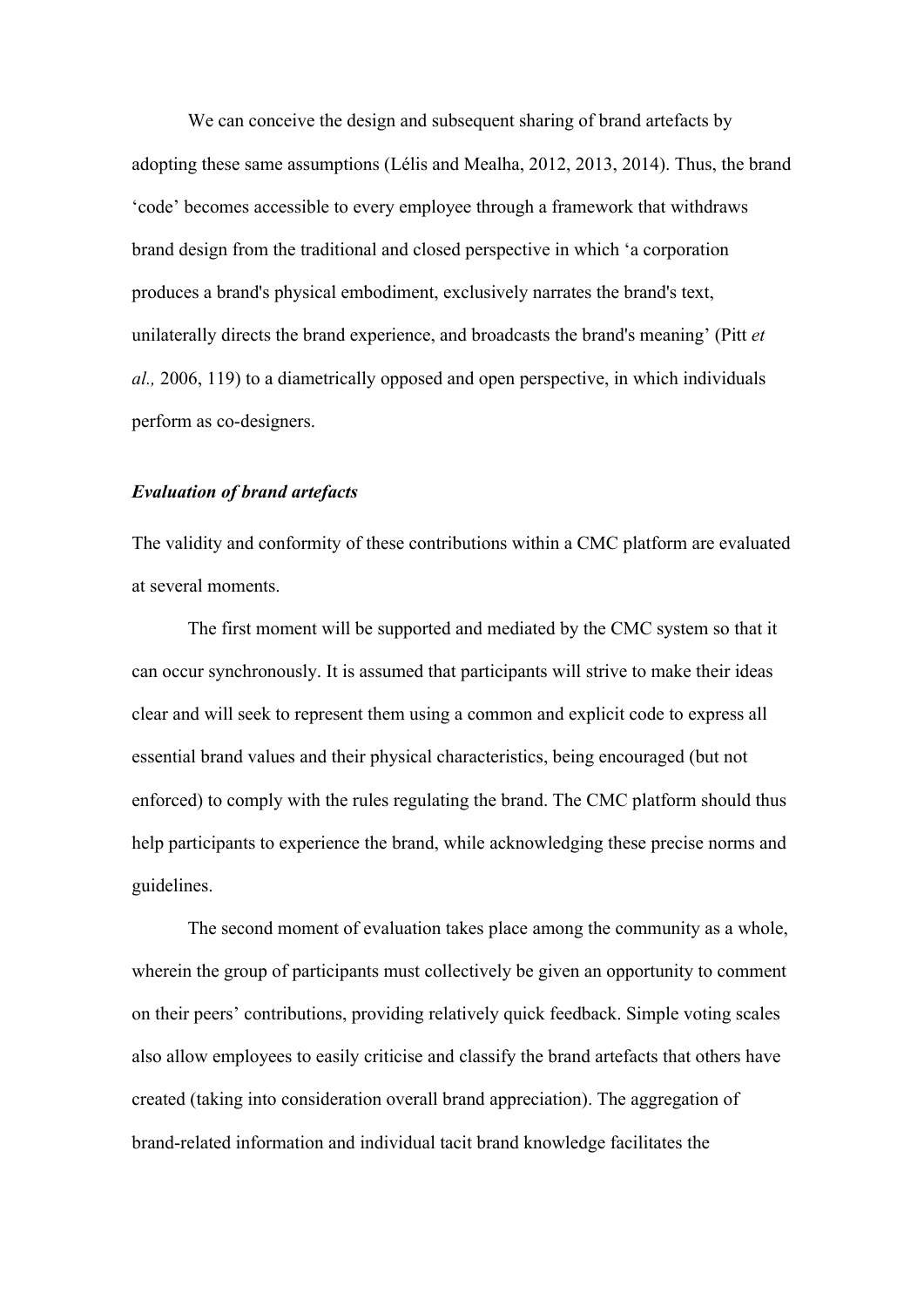involvement of human resources in evaluating brand artefacts proposed by their peers, thus harnessing their 'collective wisdom' (Surowiecki, 2005).

The third instance of evaluation aims to validate any brand artefacts that employees may propose. A participatory approach leads to a reduction in control over the brand so Reichwald, Möslein and Piller (2008) propose the appointment of an individual to act as gatekeeper, who will perform a screening role. Following the second moment of evaluation, the gatekeeper will thus submit the top ranked brand artefacts for the consideration of senior management. A single individual, who is firmly responsible for the brand, usually assumes this role.

### **Research methodology**

To validate the proposed structure it was important to choose an institutional universe in which a deeper and empirical analysis could be made. The aim was to address, primarily, the participation needs of employees working in service provider organisations, such as universities. A case study was conducted in the academic context of the University of Aveiro (UA).

The broad approach followed was an inductive one, aimed at understanding the social context through the interpretation of participants. Academics are especially rich sources of tangible ideas for the brands that represent their universities: they establish numerous contacts, present research at conferences worldwide, exchange artefacts and souvenirs, and collect items of merchandise from the many different meetings in which they participate. Typically, they are critically minded and like to have their opinion heard at the institutional level. Therefore, they seemed an interesting public for this study. Moreover, UA recently changed its brand design (logotype and signage system), leading to inconsistent usages and somewhat unacceptable brand applications by employees, both teachers and non-teaching staff. Furthermore, UA was chosen due to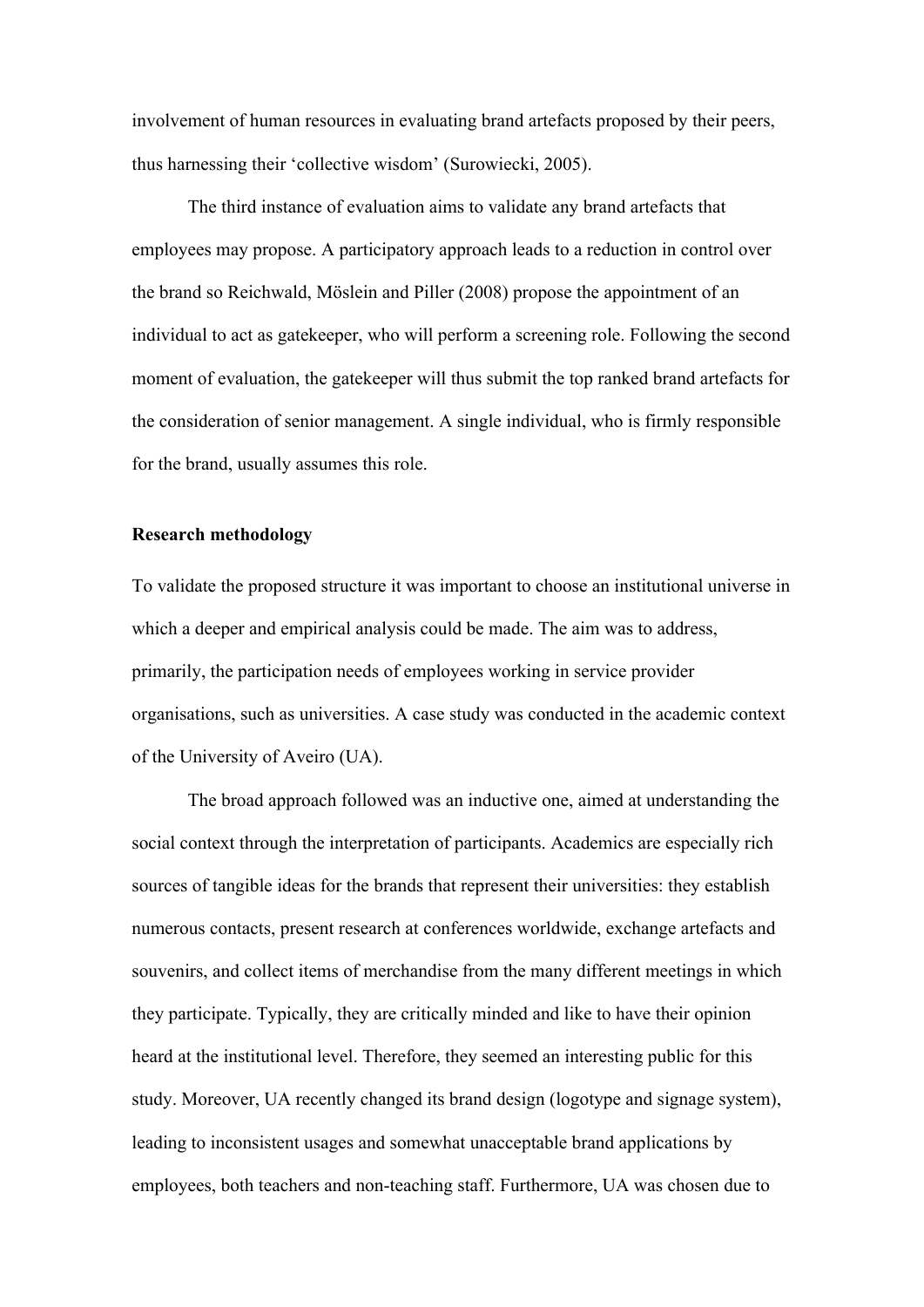its vast IT infrastructure, which ranges across all university areas and services. From a technological standpoint, UA is well prepared and its employees are accustomed to using ICT in all their varied functions, and they know and recognise most of the interaction paradigms associated with these technologies.

Five focus groups were set up and the participants (teachers and non-teaching staff) were invited to discuss the subject. They were shown a non-functional prototype of a Participatory Brand Centre (PBC), with the purpose of validating the proposed *Ba*. The main objectives guiding the focus groups were to assess the willingness/motivation to participate in activities that may enhance UA's brand, and to present the mid-fidelity PBC in this institutional context, so as to raise comments and/or suggestions.

Given the importance of achieving a relaxed atmosphere in each group, and considering that the number of teachers and non-teaching staff in UA are distributed in a ratio of three to two, we organised participants in three groups of teachers and two groups composed of non-teachers, taking into account their professional categories and time within the Institution. We had the participation of 17 teachers and 15 non-teaching staff. Out of a total of 32 individuals, 18 were female and 14 were male.

The planning of the focus groups (FGs) included the creation of a flexible yet comprehensive script, to ensure that the selected technique would answer the research question, but also as a way to ensure minimum consistency between FGs (Krueger, 1994; Gaskell, 2000; Casey and Krueger, 2010; Morgan, 1997).

Besides the essential presence of a moderator, each session also included a technical observer, who took control of audiovisual equipment. Recordings of all the FGs were fully transcribed and sent to participants for validation. The meeting rooms were prepared previously, with seating in a U formation so that participants could see each other during the whole session. After a brief introduction and topics review, the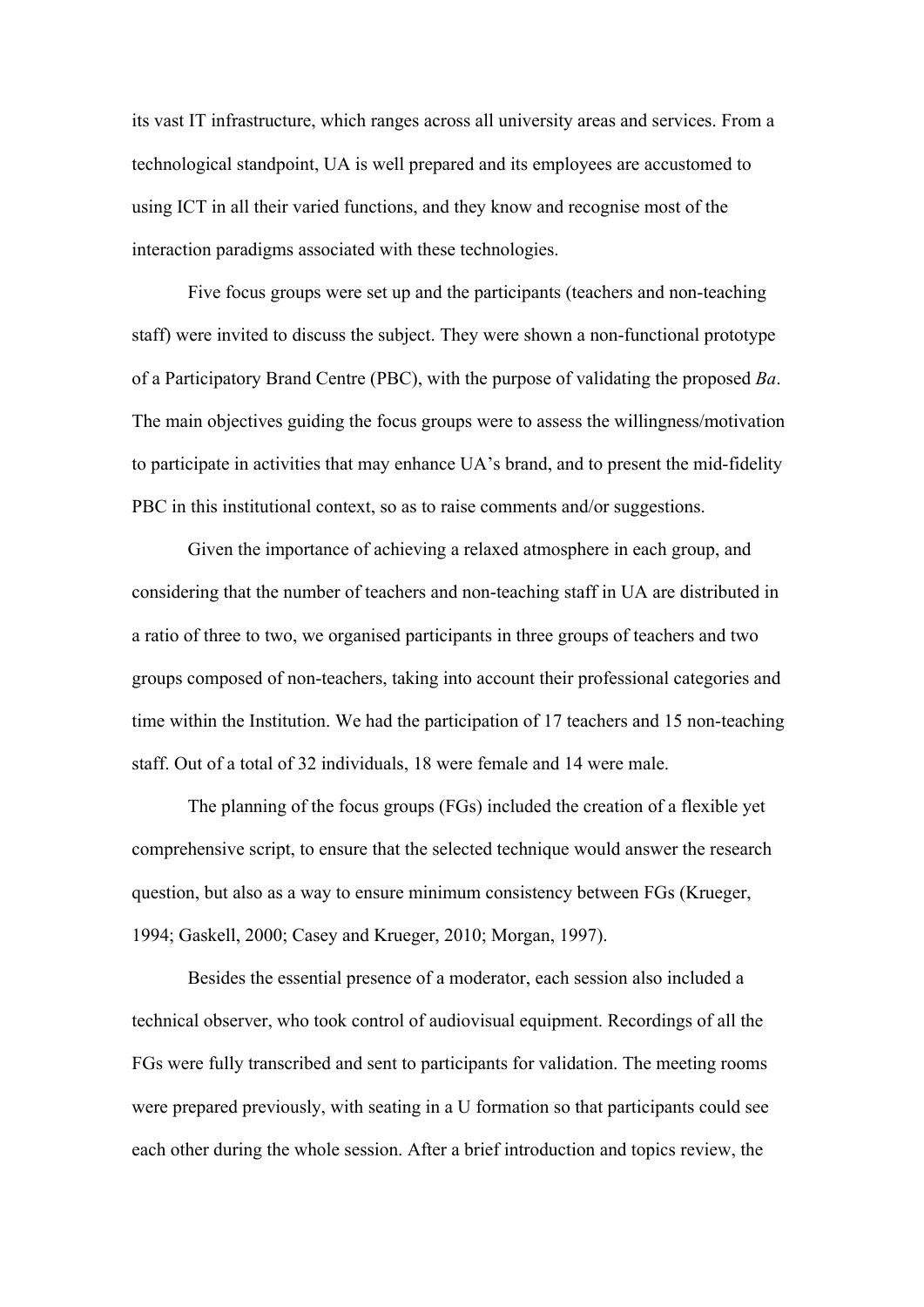first themes to be discussed were of a general nature and easy approach, to enable the immediate participation of all (Morgan, 1997). Only then did we introduce more specific questions that prompted some reflection. Finally, the presentation and discussion of the PBC prototype took place.

# **Findings**

Content analysis of the collected data was achieved with the support of WebQDA, a web-based software for qualitative data analysis. The overall content analysis process is visually depicted in Figure 3. After careful reading of the five transcripts, it was possible to highlight common themes, together with themes that had already been anticipated (Krueger and Casey, 2010).

We intersected our predefined analysis codes with the three domains that define the interaction structure of the *Ba* for brand artefact co-design (Table 1). The focus of analysis was much more on the meaning of generated content and on its proximity to the theoretical framework and inductions developed previously. At the same time, we considered the frequency of terms or topics to verify the relevance of our selections.

| <b>Guidance Question and Detail Questions</b>                               | <b>Analysis Codes</b>       |  |
|-----------------------------------------------------------------------------|-----------------------------|--|
| Would it make sense to implement an online resource based on the presented? |                             |  |
| What is the possibility of implementing a PBC in University of XXX?         | PBC Implementation          |  |
| What would be the advantages for University of XXX and its staff?           | Advantages                  |  |
| What features seem to be unnecessary?                                       | <b>Unnecessary Features</b> |  |
| What features might be missing?                                             | <b>Missing Features</b>     |  |
| What kind of obstacles could derail such resource?                          | <b>Obstacles</b>            |  |
| Personally, what would take you to participate in such a platform?          | Propensity                  |  |

| Table 1. Detail Questions and Analysis Codes. |  |  |  |
|-----------------------------------------------|--|--|--|
|-----------------------------------------------|--|--|--|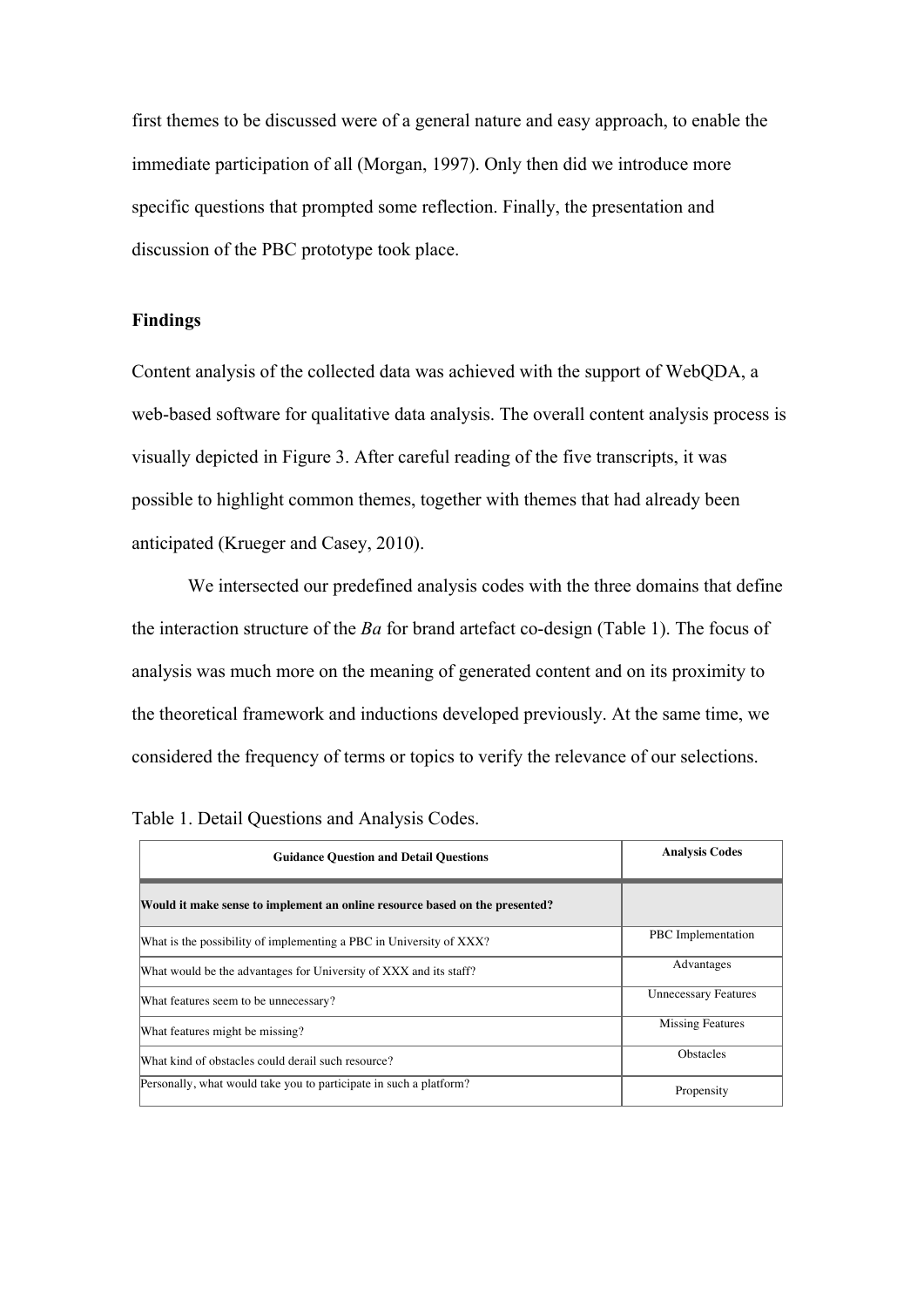

Figure 3. — The process of Focus Groups content analysis.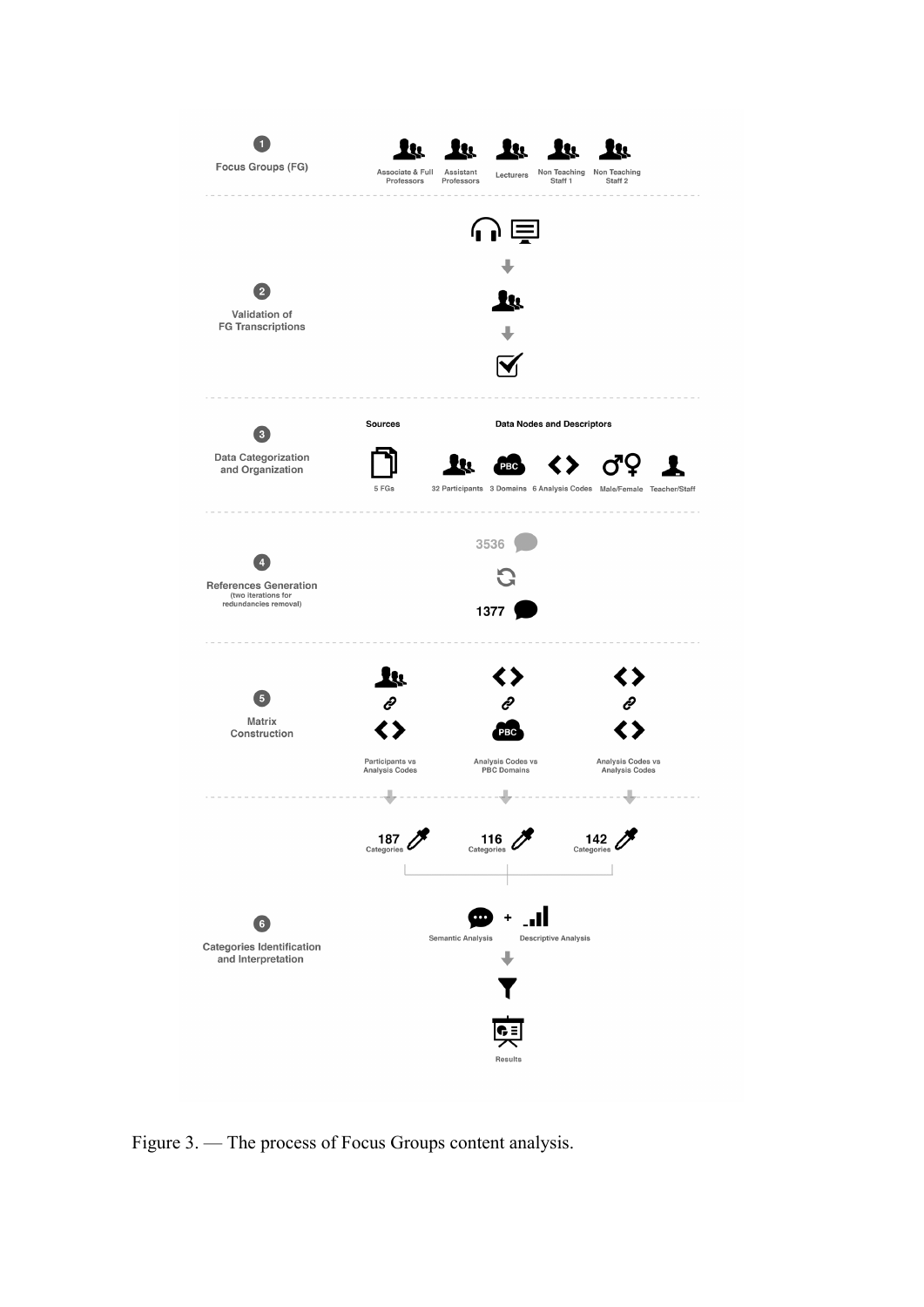This exercise allowed predefined analysis codes to be used in order to find references in their respective categories that were objectively related to each of the proposed *Ba*'s three domains (Table 1). Overall, the analysis code with the highest number of references was 'PBC Implementation', which was already expected, since it is natural that participants will share their opinions with the support of the organisational context they know.

It was in the *Mentoring* domain that participants found more novelty and usefulness for their work context, classifying its related features as advantages, which had a great influence on their willingness to eventually participate and use a PBC. In these cases, the most significant categories are those regarding the main technological feature, Studio, since it provides simplified access to graphic brand guidelines and a pedagogical approach. In Studio users can experience the brand's graphical, physical and explicit attributes (such as its logotype or visual symbols) through an embedded image editor, which dynamically signals incorrect brand applications, based on the brand's graphical standards.

So, I'm entering Studio and ... 'let me see… where can I find UA's logo, let me see if I'm right in using it; ok, I'm not […] let me do that again' ... [Participant 22, Non-Teaching Staff-1 group].

Studio can be extremely useful because it allows those of us who don't know a thing about design to immediately get some evaluation of what we're doing ... I think it really would be a very cool feature! [Participant 18, Non-Teaching Staff-1 group]

Advantages are very much concerned with the possibility of a PBC being implemented at UA. However, in this regard, emphasis was given to comments that reveal a general perception of the *Mentoring* domain and its consequent learning aims,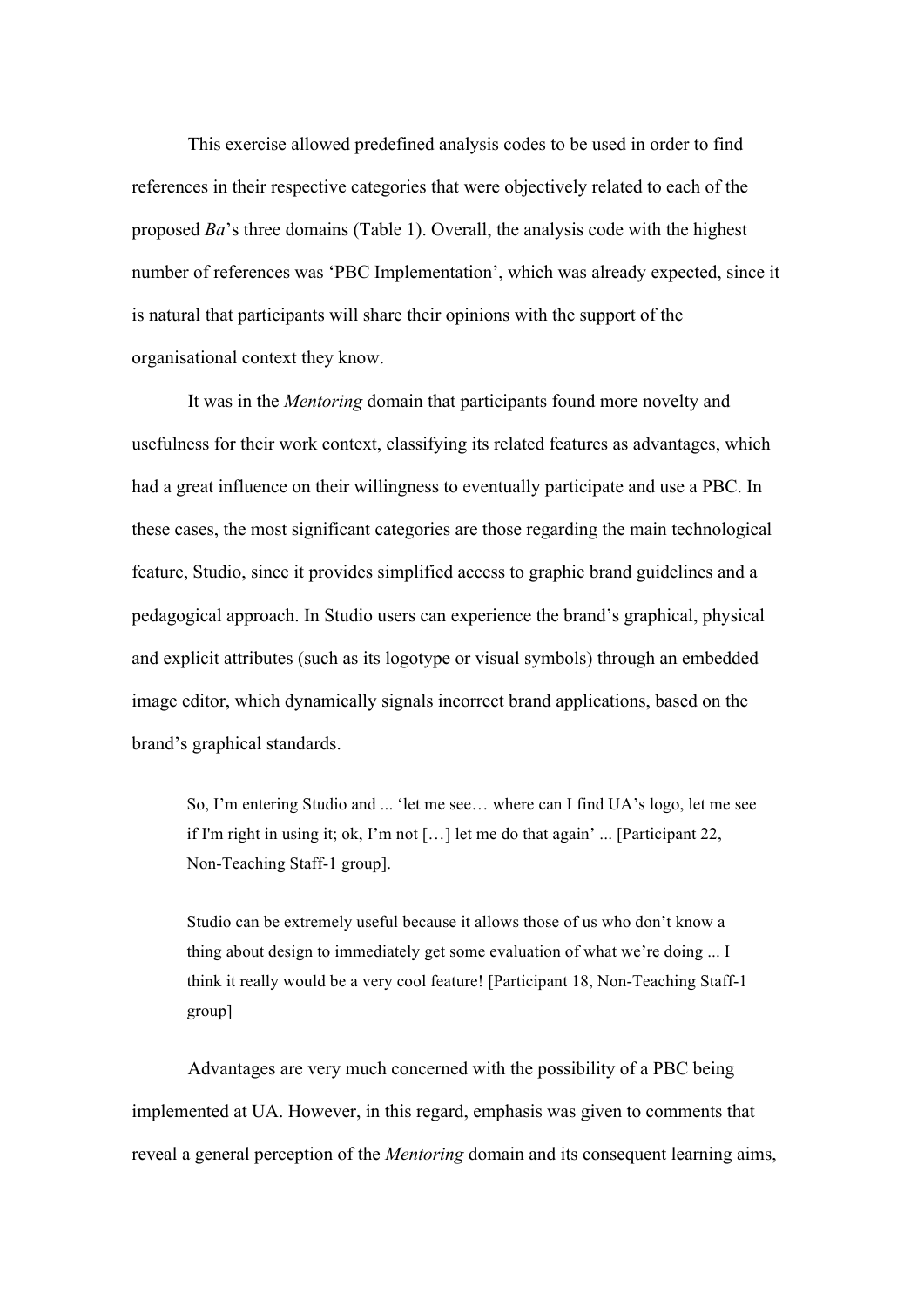and the perceived relevance of graphic brand standards/guidelines so that participants' usage can generate satisfactory contributions, not only for the creation of professional resources, but also to generate ideas for the enhancement of the organisational brand.

I think people do not understand that if you make that green a little darker it changes everything. It's not the same brand anymore... [Participant 20, Non-Teaching Staff-1 group]

Concerning the *Co-design & Transfer* domain, participants see several links between the prototype presented and the possibility of implementing a PBC at the UA, revealing, explicitly and implicitly, an apparent willingness to participate in such a resource. They provided ideas associated with what they consider to be added value, suggestions of features they consider to be missing, and resources to overcome the obstacles they listed. It should be noted that one of the most common themes in this domain involves brand authorship and property, which seems to be a concern for these potential contributors:

Isn't that risky? I will be making available a set of ideas […] isn't there any possibility of appropriation of my idea which is still in development, by someone else? [...] [Participant 1, Associates and Full Professors' group]

A place with all the graphic rules and official documents would be extremely useful [...] A place to share, also looks good, because when I share it's in this new social logic and I know there will be some kind of remix, and that someone else will pick up what I did and will adapt it. [Participant 3, Associates and Full Professors' group]

Stimulus to participation and consequentiality are also themes with expression in the *C&T* domain:

Probably many employees will think 'why should I be wasting my time with this PBC thing when no one ever listens to me?' [Participant 11, Assistants' group]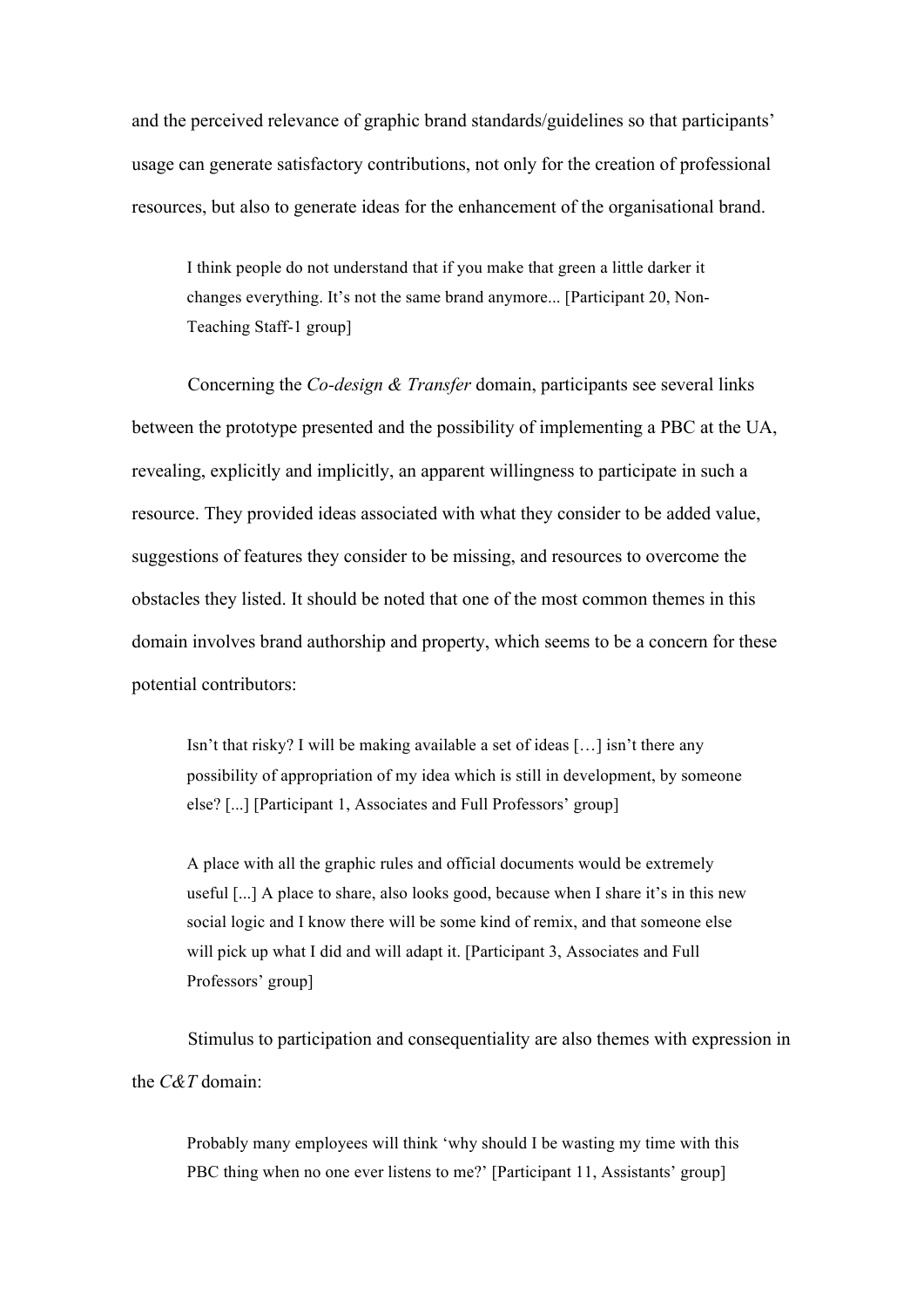Quite honestly, the PBC idea is excellent, but I fear it will tend to be inconsequential because, most certainly, top management will not get involved. [Participant 25, Non-Teaching Staff-1 group]

Regarding the *Evaluation* domain, participants established positive links between the prototype presented and the possibility of implementing a PBC at UA. However, in this case, there were a high percentage of references to 'Missing Features':

The Don't Like option is missing. It is for the community itself to eliminate an artefact that sucks... It would be necessary to have a more accurate algorithm like, let's say, a specific number of Don't Likes from different departments. [Participant 8, Assistants' group]

The advantages that participants identified in this domain are very much associated with brand citizenship behaviours, consequence and participation. They also acknowledge the fact that community evaluation may ease the selection of some artefacts:

OK, let's be optimistic, can you imagine? — my idea having institutional consequence... Imagine this branded chocolate bar was my idea, and that it goes along and becomes available to everyone… That's one thing I gave to the institution! [Participant 19, Non-Teaching Staff-1 group]

On the other hand, they also revealed concerns with ownership issues (regarding, again, content property):

Will this [platform] work as a 'community dictatorship' or can specialised evaluators retrieve proposals that have been forgotten and that they, as experts, think may help brand valuation? [Participant 13, Lecturers' group]

## **Discussion**

It turned out that the *Mentoring* domain was considered the most interesting; in its most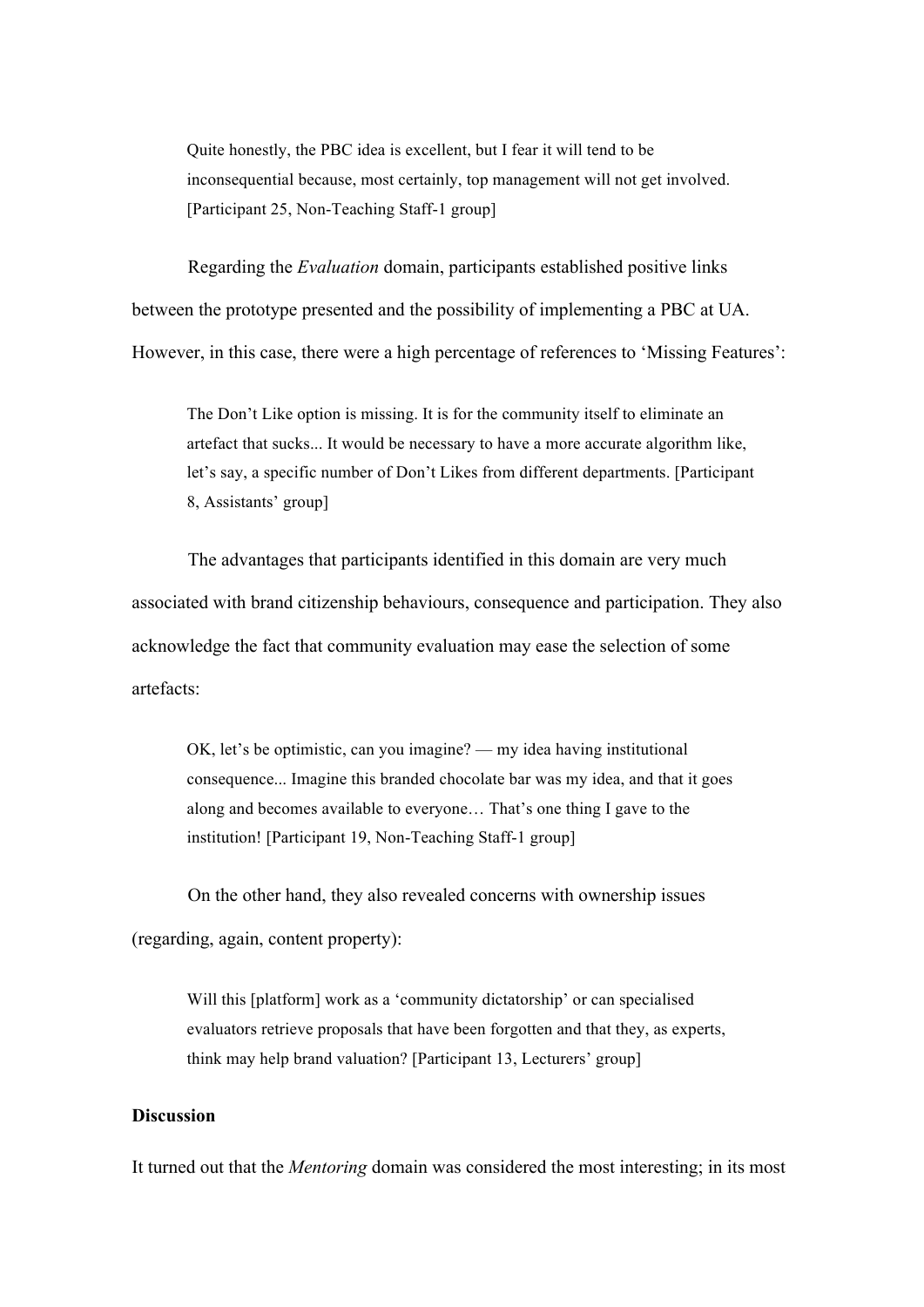representative technological feature no unnecessary or missing functionalities were registered, and no functional obstacles were identified.

The *Co-Design and Transfer* domain was not considered a novelty (in fact, it embodies the role of an online community and social network dedicated to the brand), but revealed unexpected concerns with acknowledgment, authorship and content protection.

Finally, the *Evaluation* domain raised more questions than all the others, although participants recognised the advantage of being co-evaluators.

It appears that the issues of most concern to UA's employees and which they unanimously consider relevant are the involvement of middle and senior management (deans and provost team) and the recognition of authorship and protection of property contributions made in the PBC. Thus, despite its internal approach (which would require registration) and regarding the academic context of UA, with its somewhat weak social identity, a PBC aimed at holistically promoting the brand would need some sort of content protection.

Moreover, for such contributions to be published, employees would need to understand how their involvement in brand valuation would be acknowledged and whether their ideas are to be implemented or not. Besides manifestations of altruism, most individuals need to know that their participation will lead to certain individual or collective benefits in the short, medium or long term. In other words, the mere fact of publishing an artefact should be linked to some positive return, with some means of recognition from the community and from middle and top management being the first indication of consequence.

#### **A heuristic for brand artefact co-design**

Since we adopted UA's organisational context, there are no pretentions of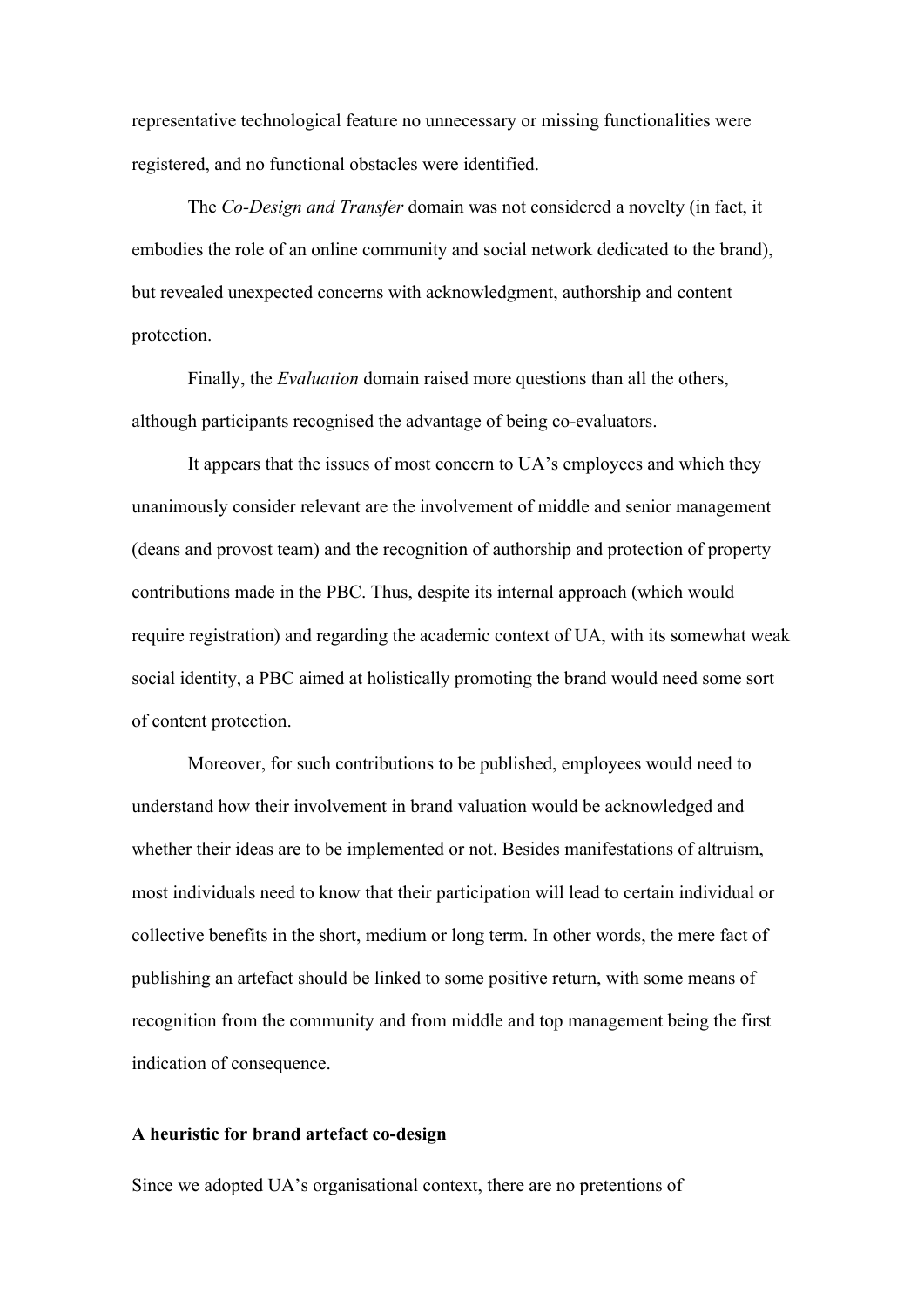generalisation. However, we can aim for transferability i.e., the ability to transfer results to other groups or contexts, in similar conditions (Mantzoukas, 2004).

We thus followed the conceptual framework of accessibility and universal design requirements proposed by Stephanidis *et al.* (1998): the proposal of general principles, for which some guidelines may be specified and from which a set of recommendations can be developed for each given context. Although they might not always be adaptable to all contexts, heuristics can be of great usefulness, sparing time spent analysing and evaluating all possibilities (Oliver and Roos, 2002).

Therefore, we have prepared a heuristic for a *Ba* aimed at brand artefact codesign, consisting of principles and guidelines, but without any recommendations, which would largely depend on each organisational context. The heuristic approach hereby aims to propose an intervention formula that maximises the likelihood of a specific effect associated with one or more events that may occur. The specific effect is brand valuation, boosted by an online PBC, driven by employees' co-designed contributions. Thus, the three domains of the interaction structure for brand artefacts codesign define the basic principles of such a formula:

(1) *A PBC must include resources and must maximise events for brand learning and brand experimentation.* In fact, it is with this in mind that employees begin a simultaneously cognitive and affective exploration of the PBC as a *Ba*, through the exchange of information, the development of brand knowledge, and the opportunities for informal individual or collective co-design.

(2) *A PBC must foster collaboration as well as the sharing and transfer of brand artefacts.* Employees should be invited to contribute to brand design, proposing relatively tangible artefacts. Gamification is an essential condition for visual literacy to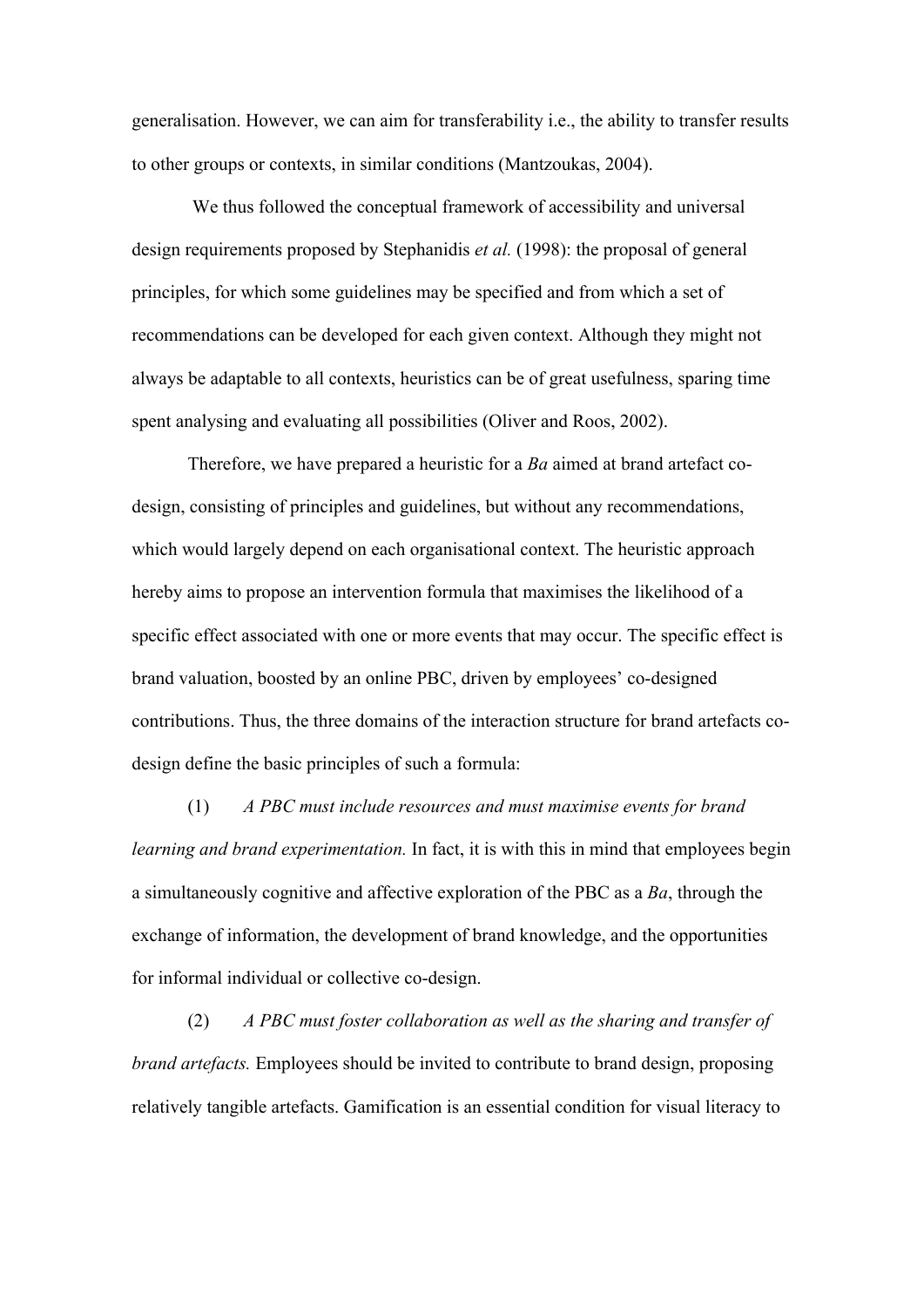develop, so that creativity can occur. Collaboration may happen at any moment during the use of the PBC, individually or in collective situations.

(3) *A PBC must explore the right to expression and the possibility of evaluating brand artefacts.* Employees can and should evaluate brand artefacts published by their peers, in a transparent, informed and simplified way, thereby also contributing to brand knowledge, and potentially leading to the implementation of certain artefacts.

#### **Conclusions and further research**

Since internal and participatory design activities are still unknown or neglected in many organisations, this paper aims to draw brand designers and managers attention to the experiential perspective, which provides significant opportunities for co-design, and for the participation of employees in design processes.

By adopting strategies of brand artefact co-design, involving every employee, organisations must ensure a climate of creativity and of knowledge transfer/combination, which is evident to all. Reward systems should be designed and explained to those who will be sharing their individual knowledge with the organisational collective. Organisations should thus encourage employees to maximise their human capital, developing or optimising skills through participatory activities, involving themselves in pleasurable and meaningful experiences, after identifying and committing to the brand and the organisational identity.

The results of both the literature review and focus groups revealed that CMC can make a huge contribution in these participatory processes, particularly with the involvement of specific online communities that promote prosocial behaviours and allow the integration, conversion, sharing, reuse and evaluation of all the scattered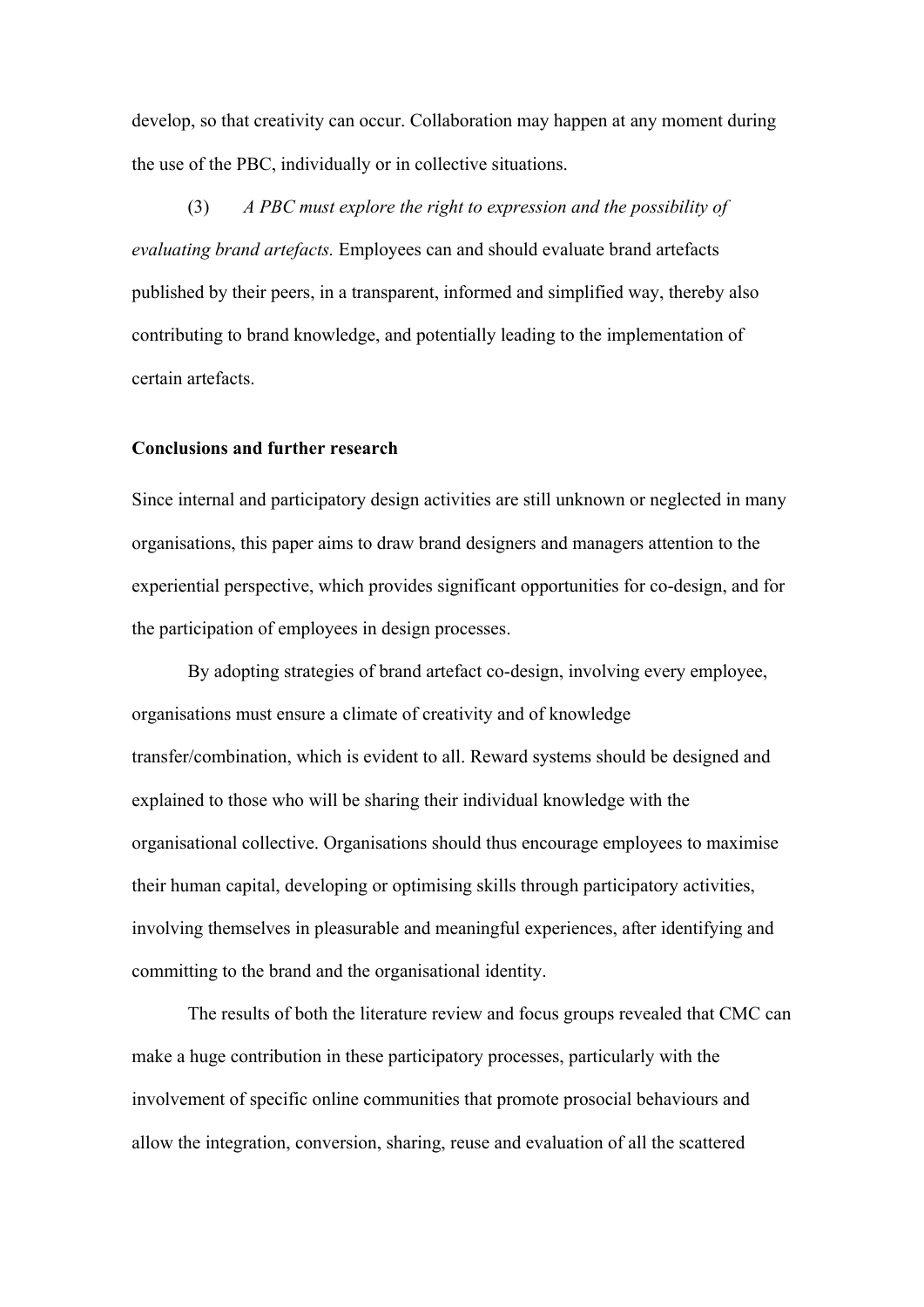brand-related information and knowledge. We have presented an interaction structure to support such processes and a heuristic to aid its implementation.

Due to the selection of a public academic context (with particular characteristics) as a case study, it is difficult to fully extrapolate these findings into broader universes or other institutional contexts. Thus, any attempt at generalisation could neither be linear nor direct, in any case. Transferability would be the right approach in order to apply the results obtained to other similar cases, such as other higher education institutions. Future research will include other organisational contexts, namely within a corporate context, where brand artefacts can constitute a fundamental business asset, which is not such a pertinent condition within the academic organisation eco-system. The academic workforce was excellent to test the collective design propensity and to what extent the organisation's collaborators would adopt it in their daily routines.

Nevertheless, we believe that, regarding human capabilities and overall engagement with the brand, it will not be very different if we approach a University with 1,600 employees or a medium to large standard corporate workforce. Naturally, such a company will need to fulfil certain requisites:

- Be open to collaboration, to co-design and to the participation of non-specialised individuals in highly specialised activities;
- Ensure an ecology of creativity and knowledge;
- Have one or more brands significant to its business(es);
- Hold a significant body of employees, which would justify the need of an online *Ba* and, therefore, ensure the sustainability of collective intelligence and its permanent relation to prospective innovative business intelligence.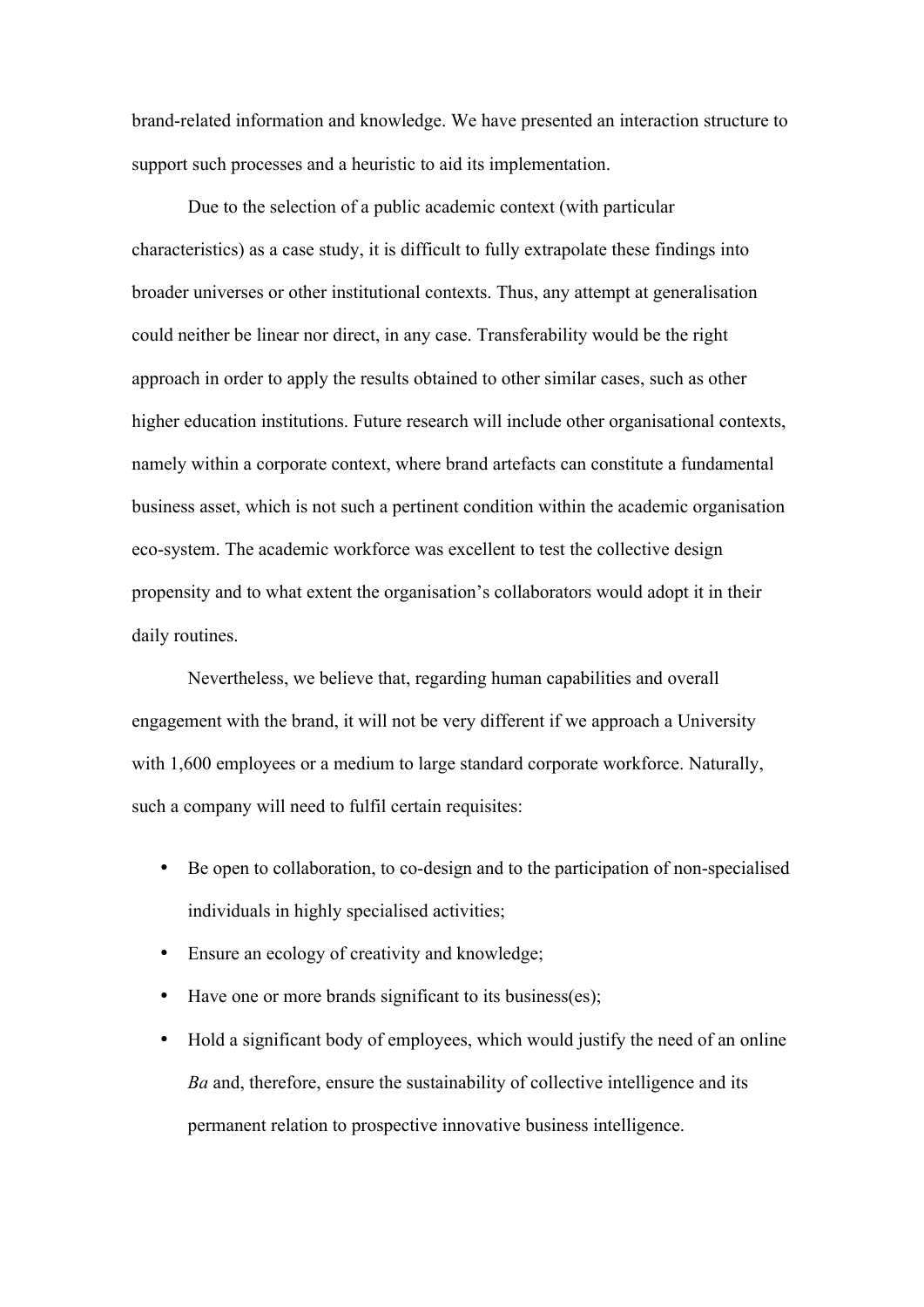Finally, recognition, as a sign that the organisation is aware of its employees' contributions, will be the starting point for a conscious and informed participation process that is both interested and genuine. Thus, organisations should encourage employees to maximise their human capital, developing or optimising skills through participatory and 'gameable' activities, involving them in pleasurable and meaningful experiences, after which they can identify, learn and own the brand.

### **Funding Acknowledgement**

For this research the first author was supported by a PhD scholarship, granted by the Portuguese Science and Technology Foundation, funded by the European Social Fund and by the III EU Support Framework (Grant No. SFRH / BD / 77659 / 2011).

### **Acknowledgements**

The authors would like to acknowledge the focus groups participants for giving their time to discuss the theme and get involved in this study. Further, the authors would like to thank the editors and anonymous reviewers for their useful comments on earlier versions of this article.

## **References**

- Ackerman, L. D. 2000. *Identity is Destiny: Leadership and the roots of Value Creation*. San Francisco: Berrett-Koehler Publishers, Inc.
- Alavi, M., and Leidner, D.E. 2001, ''Review: knowledge management and knowledge management systems: conceptual foundations and research issues'', *MIS Quarterly, 25*(1), 107-36.
- Arnhold, U. 2010. *User Generated Branding: Integrating User Generated Content into Brand Management*: Gabler Verlag.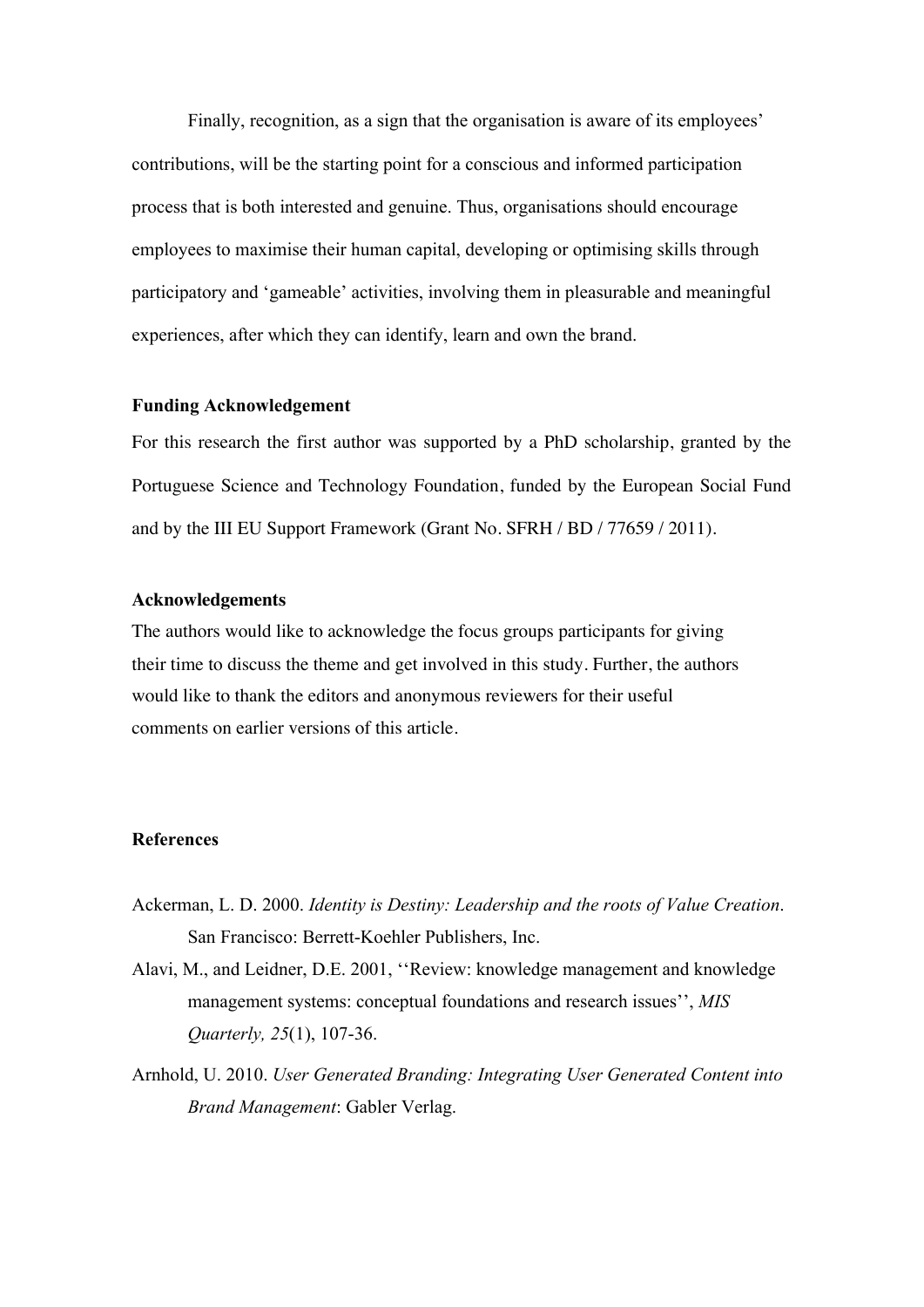- Barab, S. A., MaKinster, J. G., Moore, J. A., and Cunningham, D. J. 2001. "Designing and Building an On-line Community: The struggle to support Sociability in the Inquiry Learning Forum". *Educational Technology Research and Development, 49*(4), 71–96.
- Bjögvinsson, E., Ehn, P., and Hillgren, P.-A. 2012. "Design Things and Design Thinking: Contemporary Participatory Design Challenges". *DesignIssues, 28*(3), 101-116.
- Burmann, C., and Zeplin, S. 2005. "Building Brand Commitment: A behavioural approach to internal brand management". *Journal of Brand Management, 12*(4), 279-300.
- Buur, J., Ankenbrand, B., and Mitchell, R. 2013. "Participatory business modelling". CoDesign: International Journal of CoCreation in Design and the Arts, 9(1), 55– 71. doi:10.1080/15710882.2012.760609
- Chong, M. 2007. "The role of internal communication and training in infusing Corporate Values and Delivering Brand Promise: Singapore Airlines' Experience". *Corporate Reputation Review, 10*(3), 201-212.
- Feast, L. 2012. "Professional perspectives on collaborative design work". *CoDesign: International Journal of CoCreation in Design and the Arts, 8*(4), 215-230.
- Fischer, G. 2007. *Designing Socio-Technical Environments in support of Meta-Design and Social Creativity.* Paper presented at the Computer Supported Collaborative Learning (CSCL '2007), Rutgers University, July pp. 1-10. Retrieved 14/03/2011 from http://l3d.cs.colorado.edu/~gerhard/papers/CSCL-2007.pdf.
- Fischer, G. 2009. "End-User Development and Meta-Design: Foundations for Cultures of Participation". *Lecture Notes in Computer Science, 5435/2009*, 3-14.
- Fischer, G., and Scharff, E. 2000. *Meta-Design Design for Designers.* Paper presented at the 3rd International Conference on Designing Interactive Systems (DIS 2000), New York City (available in http://l3d.cs.colorado.edu/~gerhard/papers/dis2000.pdf ).
- Harris, P. 2007. "We the People: The importance of employees in the process of building customer Experience". *Journal of Brand Management, 15*(2), 102-114.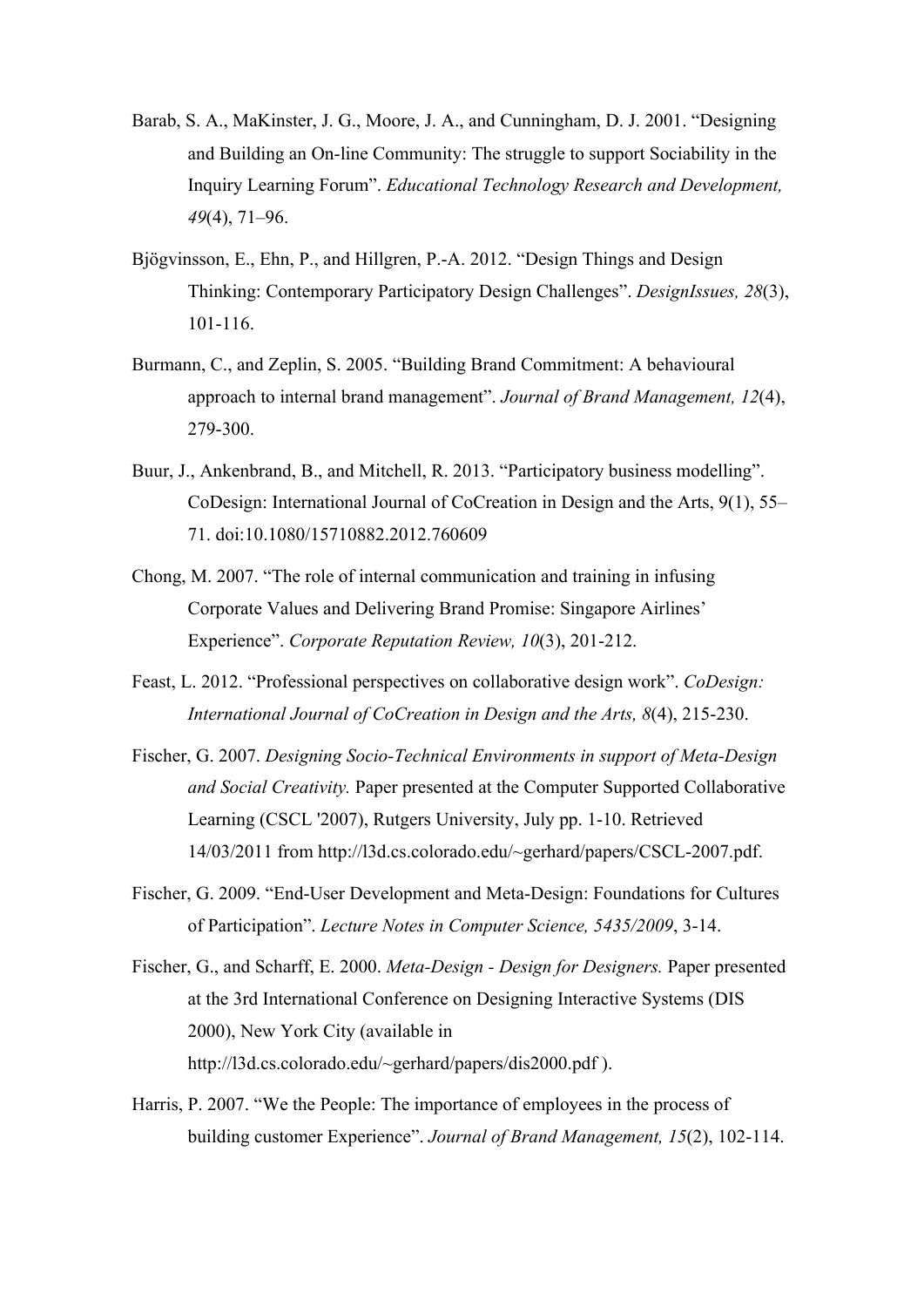- Hatch, M. J. 2007. Corporate Branding *International Encyclopedia of Organization Studies*. Thousand Oaks, CA: Sage Publications.
- Ind, N. 2007. *Living the Brand: How to transform every member of your organization into a Brand Champion* (3rd ed.). London: Kogan Page.
- Ind, N., and Bjerke, R. 2007. *Branding Governance: a participatory approach to the brand building process*. West Sussex: John Wiley & Sons Ltd.
- Jarvenpaa, S. L., and Staples, D. S. 2001. "Exploring perceptions of organizational ownership of Information and Expertise". *Journal of Management Information Systems, 18*(1), 151-183.
- Jenkins, H. 2009. Confronting the Challenges of Participatory Culture Media Education for the 21st Century. Chicago: The John D. and Catherine T. MacArthur Foundation.
- King, C., and Grace, D. 2008. "Internal Branding: Exploring the employee's Perspective". *Journal of Brand Management*, 15, 358–372.
- Lélis, C. & Mealha, Ó. 2014. Brand Experience Oriented Design Environments. *BrandTrends, Journal of Strategic Communication and Branding*, *6*(6), April 2014, 6-18 (available online in http://www.brandtrendsjournal.com).
- Lélis, C. & Mealha, Ó. 2013. *Sustainable Brands need Employees' Creativity*, Proceedings of CMC 2013, 18th International Conference on Corporate and Marketing Communication, April 11-12, 2013, University of Salerno, Italy, ISBN: 9788890687365.
- Lélis, C. & Mealha, Ó. 2012. *Learning the organizational brand with computermediated communication*, Proceedings of IADIS International Conference e-Learning 2012, 17-20 July 2012, Lisbon, Portugal, 493-496, ISBN: 978-972- 8939-71-7.
- Mangold, W. G., and Miles, S. J. 2007. "The Employee Brand: Is yours an all-star?" *Business Horizons, 50*, 423-433.
- Mantzoukas, S. 2004. "Issues of Representation within Qualitative Inquiry". *Qualitative Research Health, 14*(7), 994-1007.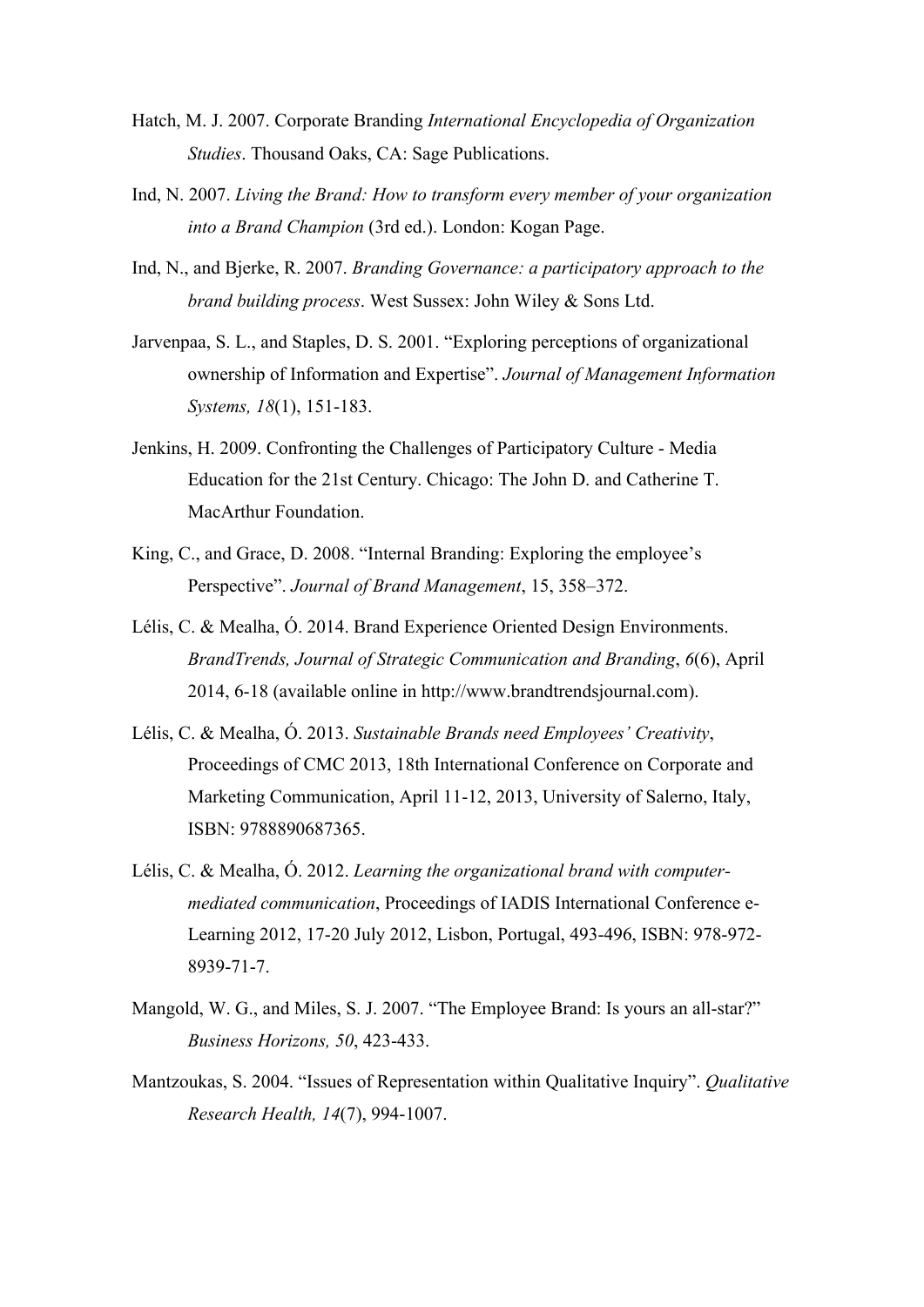- Masino, G., and Zamarian, M. 2003. "Information technology artefacts as structuring devices in Organizations: Design, Appropriation and use Issues". *Interacting with Computers, 15*(5), 693–707.
- McEnally, M., and de Chernatony, L. 1999. "The evolving nature of Branding: Consumer and Managerial Considerations". *Academy of Marketing Science Review, 2*, Available: http://www.amsreview.org/articles/mcenally02-1999.pdf.
- McLoughlin, C., and Lee, M. 2007. *Social software and participatory Learning: Pedagogical choices with technology affordances in the Web 2.0 Era.* Paper presented at the Ascilite Singapore 2007, Singapore.
- Merz, M. A., He, Y., and Vargo, S. L. 2009. "The evolving Brand Logic: a servicedominant logic perspective". *Journal of the Academy of Marketing Science, 37*(3), 328–344.
- Moingeon, B., Ramanantsoa, B. 1997. "Understanding Corporate Identity: the French school of thought". *European Journal of Marketing, 31*(5/6), 383-395.
- Morgan, D. L. 1997. *Focus Groups as Qualitative Research* (2nd ed. Vol. 16). Thousand Oaks, CA: Sage Publications.
- Morgan, G. 2006. *Images of Organization*. Thousand Oaks, CA: SAGE Publications.
- Neto, R., and Choo, C. W. 2010. The Post Nonaka Concept of Ba: eclectic roots, evolutionary paths and future advancements. Paper presented at the ASIST 2010, Pittsburgh, PA.
- Neumeier, M. 2006. *The Brand Gap*. Berkeley CA: New Riders.
- Nonaka, I., and Konno, N. 2005. "The concept of 'Ba': building a foundation for knowledge creation". In I. Nonaka (Ed.), *Knowledge Management: Critical Perspectives on Business and Management*. Oxon: Routledge.
- Nonaka, I., Konno, N., and Toyama, R. 2001. "Emergence of 'Ba'". In I. Nonaka & T. Nishiguchi (Eds.), *Knowledge Emergence - Social, Technical and Evolutionary Dimensions of Knowledge Creation*. NY: Oxford University Press.
- Nonaka, I., Reinmoeller, P., and Senoo, D. 1998. "The 'ART' of Knowledge: Systems to Capitalize on Market Knowledge". *European Management Journal, 16*(6), 673–684.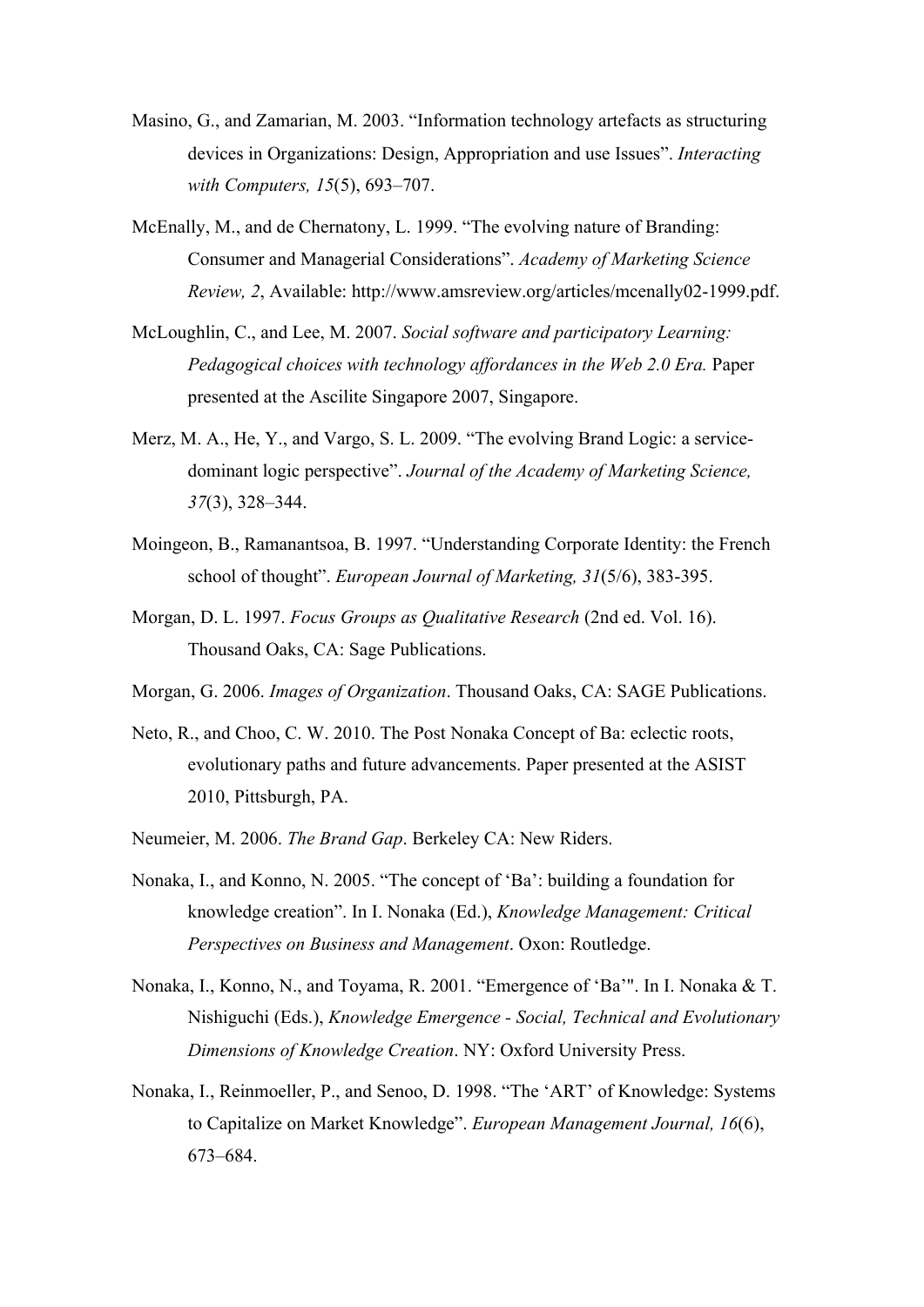- Nonaka, I., and Takeuchi, H. 1995. *The knowledge-creating Company how japanese companies create the dynamics of Innovation*. New York: Oxford University Press.
- Oliver, D., and Roos, J. 2002. *Organizational Heuristics: more than simple Rules*. Paper presented at the 5th International Conference on Organizational Discourse. Kings College, London, UK. Retrieved from www.imagilab.org/pdf/wp02/WP13.pdf 23/03/2001.
- Paulini, M., Murty, P., and Maher, M. L. 2013. "Design processes in collective innovation communities: a study of communication". *CoDesign: International Journal of CoCreation in Design and the Arts*, *9*(2), 90–112. doi:10.1080/15710882.2012.716850
- Pitt, L., Watson, R., Berthon, P., Wynn, D., and Zinkhan, G. 2006. "The Penguin's Window: Corporate Brands from an Open-Source Perspective". *Journal of the Academy of Marketing Science, 34*(2), 115-127.
- Punjaisri, K., and Wilson, A. 2007. "The role of Internal Branding in the delivery of Employee Brand Promise". *Journal of Brand Management, 15*(1), 57–70.
- Rafaeli, A., and Pratt, M. 2006. Introduction: Artifacts and Organizations: More than the tip of the Cultural Iceberg. In A. Rafaeli & M. G. Pratt (Eds.), *Artifacts and organizations: beyond mere symbolism*. Mahwah, NJ: Lawrence Erlbaum Associates.
- Reichwald, R., Möslein, K., and Piller, F. 2008. Creating Value Interactively Challenges for Company Management. In W. Buhse & S. Stamer (Eds.), *Enterprise 2.0: the art of letting go*. Bloomington, IN: iUniverse, Inc.
- Sanders, E. B.-N., and Stappers, P. J. 2008. "Co-creation and the new landscapes of Design". *CoDesign: International Journal of CoCreation in Design and the Arts*, 4(1), 5-18.
- Schein, E. H. 2010. *Organizational Culture and Leadership* (4th ed.). San Francisco, CA: Jossey Bass.
- Schultz, M., and Hatch, M. J. 2006. A cultural perspective on corporate Branding The case of LEGO Group. In J. E. Schroeder & M. Salzer-Mörling (Eds.), *Brand culture*. Oxon: Routledge.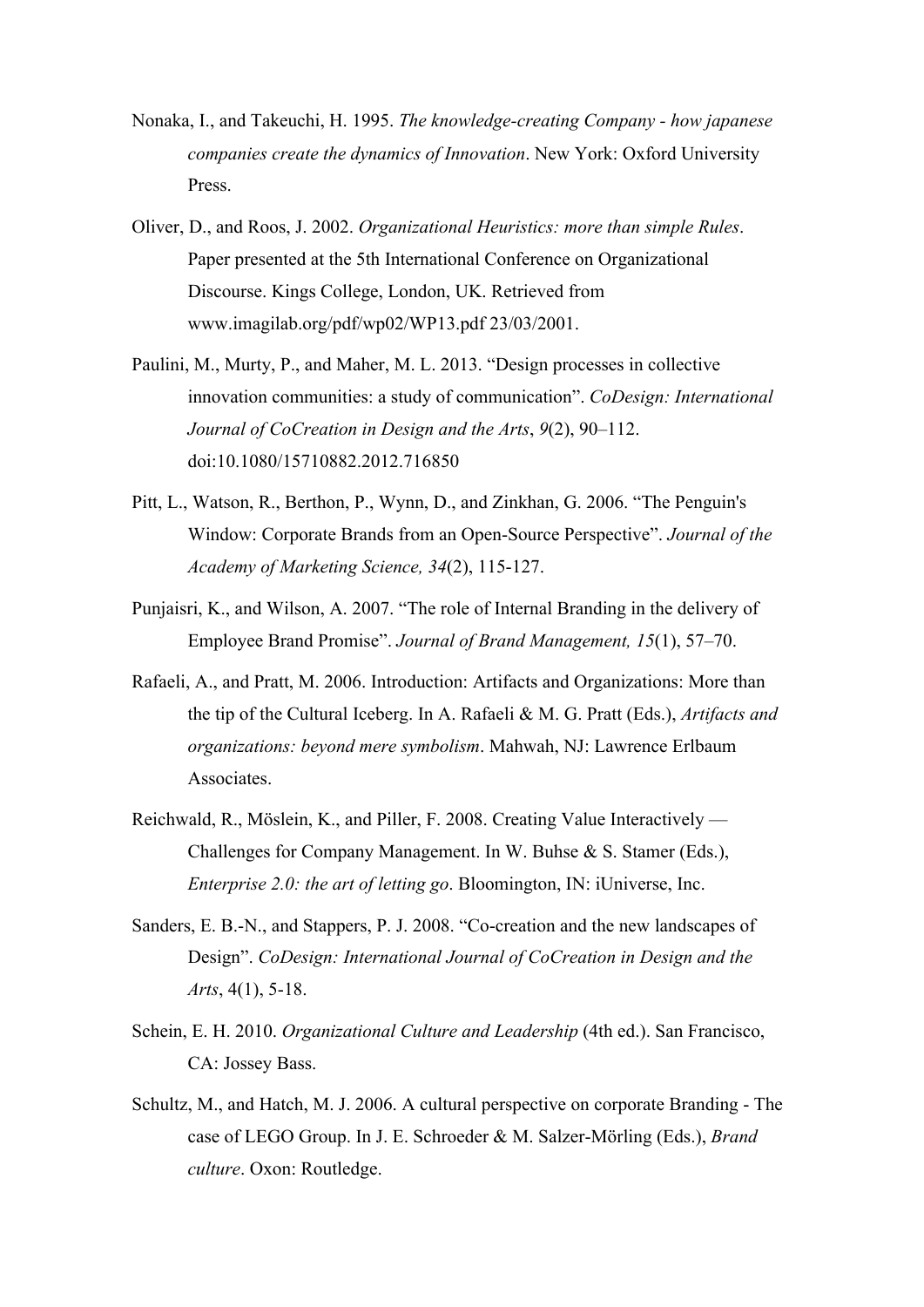- Schultz, M., Hatch, M. J., and Ciccolella, F. 2006. Brand Life in Symbols and Artifacts: the LEGO Company. In A. Rafaeli & M. Pratt (Eds.), *Artifacts and Organizations*. Mahwah, New Jersey: Lawrence Erlbaum.
- Stephanidis, C., Akoumianakis, D., Sfyrakis, M., and Paramythis, A. 1998. *Universal Accessibility in HCI: Process-oriented design guidelines and tool requirements.* Paper presented at the 4th ERCIM Workshop on User Interfaces for All, Stockholm, Sweden.
- Tee, M.Y. 2005, ''Tacit knowledge in a e-learning environment: a naturalistic study'', PhD dissertation, University of Kansas, Lawrence, KS.
- Thorpe, A., and Gamman, L. 2011. "Design with society: why socially responsive design is good enough". *CoDesign: International Journal of CoCreation in Design and the Arts*, *7*(3-4), 217–230. doi:10.1080/15710882.2011.630477
- Vaajakallio, K., and Mattelmäki, T. 2014. "Design games in codesign: as a tool, a mindset and a structure". *CoDesign: International Journal of CoCreation in Design and the Arts*, *10*(1), 63-77.
- Vilnai-Yavetz, l., and Rafaeli, A. 2006. Managing Artifacts to avoid Artifact Myopia. In A. Rafaeli & M. G. Pratt (Eds.), *Artifacts and organizations: beyond mere symbolism*. Mahwah, NJ: Lawrence Erlbaum Associates.
- Zichermann, G., and Cunningham, C. 2011. *Gamification by Design: Implementing Game Mechanics in Web and Mobile Apps*. Sebastopol, CA: O'Reilly Media.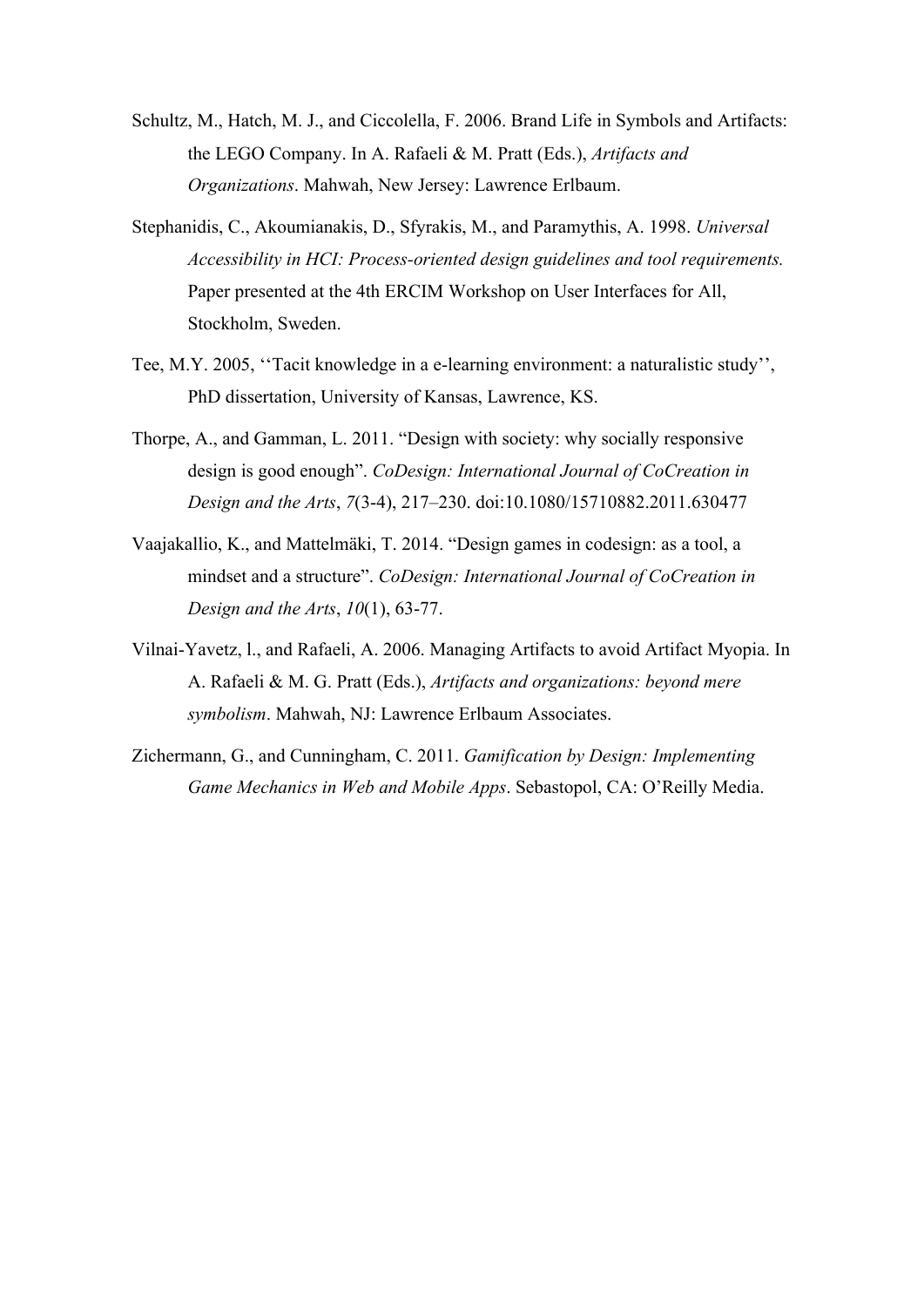| Table 1. Detail Questions and Analysis Codes. |
|-----------------------------------------------|
|-----------------------------------------------|

| <b>Guidance Question and Detail Questions</b>                                | <b>Analysis Codes</b>       |  |
|------------------------------------------------------------------------------|-----------------------------|--|
| Would it make sense to implement an online resource based on the presented?  |                             |  |
| What is the possibility of implementing a PBC at the University of Aveiro?   | <b>PBC</b> Implementation   |  |
| What would be the advantages for the University of Aveiro and its employees? | Advantages                  |  |
| What features seem to be unnecessary?                                        | <b>Unnecessary Features</b> |  |
| What features might be missing?                                              | Missing Features            |  |
| What kind of obstacles could derail such resource?                           | <b>Obstacles</b>            |  |
| Personally, what would it take you to participate in such a platform?        | Propensity                  |  |